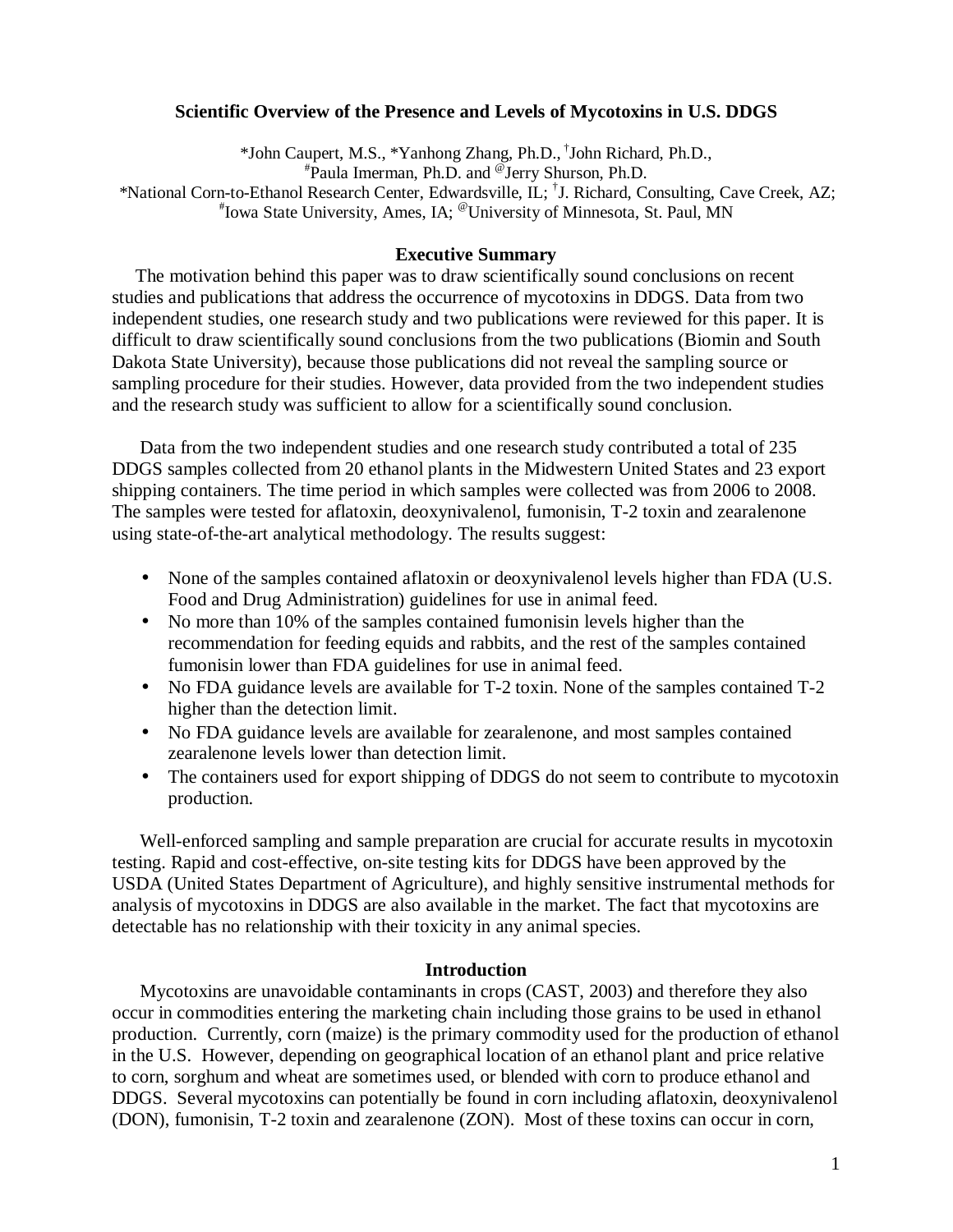pre-harvest, and become present in the grain at harvest, however, such occurrence is dependent upon the unique environmental conditions that are conducive to the growth of specific molds that produce these mycotoxins during crop development. Therefore, mycotoxin contamination in corn is not an annual event because the appropriate environmental conditions are often lacking for the growth of the specific responsible fungi. Among the toxins, T-2 toxin is not a major pre-harvest contaminant in grains and is likely a result of inadequate storage of grains allowing for their production by the responsible fungi occurring in the stored grain.

 During the corn-to-ethanol production process, approximately two-thirds of the grain, mainly starch, is fermented by yeast to produce ethanol and carbon dioxide, neither of which would contain mycotoxins if contaminated corn was used. However, the remaining co-product, distiller's dried grains with solubles (DDGS), could potentially contain a higher concentration of any mycotoxin that was present in the grain prior to fermentation. The increased level of a given mycotoxin in DDGS was reported to be approximately three times as high as the level in the grain (Bennett & Richard, 1996; Bothast et al, 1992). The tremendous growth in the fuel-ethanol industry has been accompanied by concomitant growth in the production of DDGS, and the potential for increased use of DDGS as animal feed is great. As a result, more attention has been paid to the prevalence and levels of mycotoxins in DDGS.

 In this report, we will discuss the state-of-the-art test methods available on the market for mycotoxin analysis in DDGS, and review several independent studies and publications that have been conducted for the determination of mycotoxins in DDGS. More importantly, we will compare the detectable mycotoxin levels in DDGS from those studies with current action levels, advisory levels and guidance levels of the FDA. This report is an attempt to consolidate the data from these studies and publications (data in all tables came directly from analytical laboratory reports or publications), and evaluate the meaning of the results relative to the potential for toxicity in animals to which the DDGS might likely be fed.

#### **Regulations and Guidance**

As of July, 2008, the regulatory levels of mycotoxins established by the FDA are for the use of feed ingredients as animal feed. The following discussion focuses on regulations or guidance for mycotoxins in feed ingredients from the FDA.

#### **Aflatoxin**

 Action levels for aflatoxin in animal feed have been established for different animals and at different production stages. The FDA action level represents the minimum limit at which the FDA can take legal action to remove feed ingredients from the market. The following action levels were established in August, 2000.

| Tuble Tul I Dit iterion Developtor inhuroant in I cea migreulemb |                            |  |  |  |  |  |
|------------------------------------------------------------------|----------------------------|--|--|--|--|--|
| <b>Animals</b>                                                   | <b>Action Levels (ppb)</b> |  |  |  |  |  |
| Finishing beef (i.e., feedlot) cattle                            | 300                        |  |  |  |  |  |
| Finishing swine $(>100$ pounds)                                  | 200                        |  |  |  |  |  |
| Breeding beef cattle, breeding swine or<br>mature poultry        | 100                        |  |  |  |  |  |
| Immature animals, dairy cattle or intended<br>use is not known   | 20                         |  |  |  |  |  |

**Table 1a. FDA Action Levels for Aflatoxin in Feed Ingredients**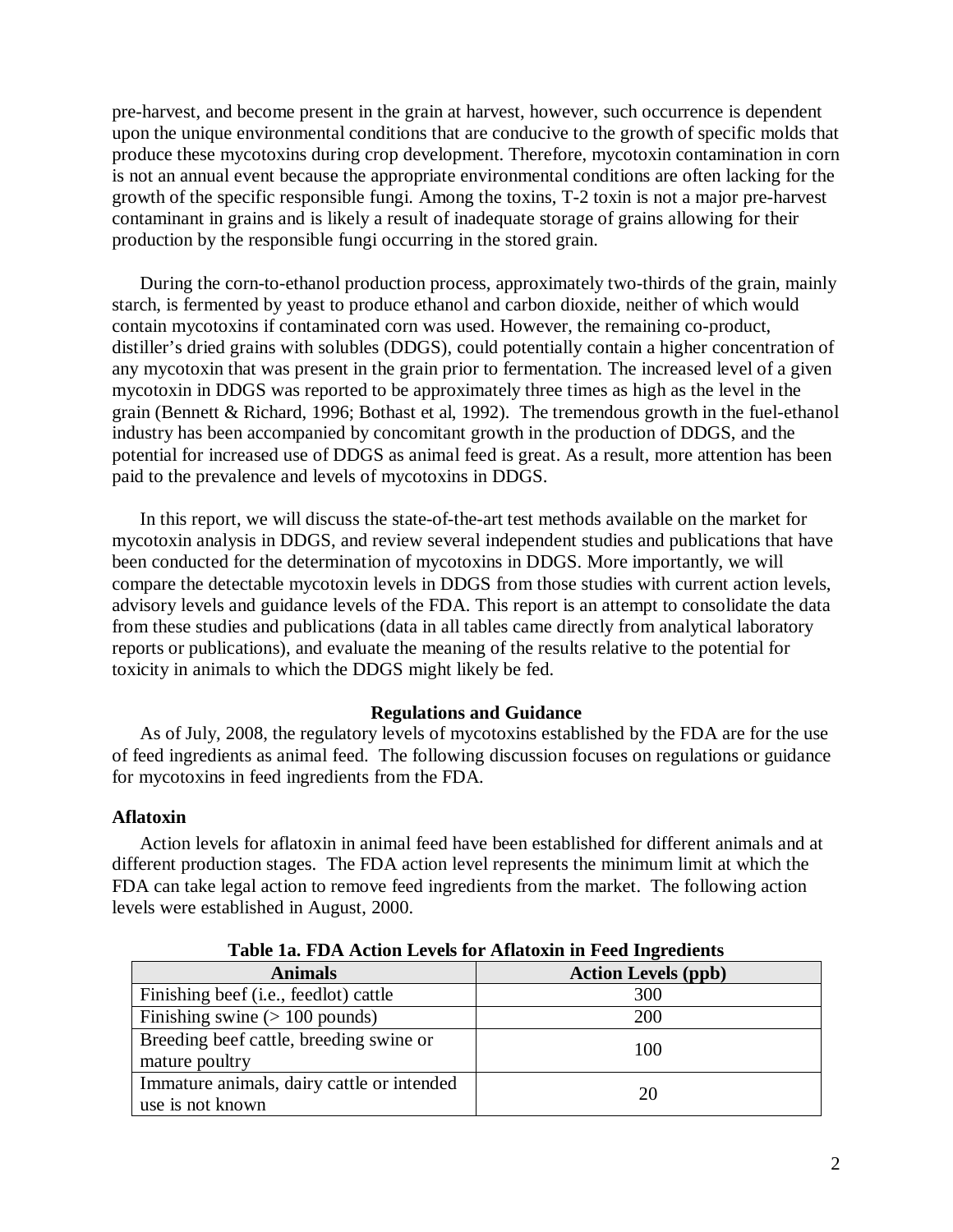## **Deoxynivalenol**

The advisory levels for deoxynivalenol in animal feeds are set by the FDA as follows:

| Tuble 1994 I Dit Hetten Det eis 191 Debayin vulchen in 1 eeu migreulents |                              |
|--------------------------------------------------------------------------|------------------------------|
| <b>Animals</b>                                                           | <b>Advisory Levels (ppm)</b> |
| Ruminating beef and feedlot cattle older                                 |                              |
| than 4 months, and chickens with the added                               |                              |
| recommendation that these ingredients not                                | 10                           |
| exceed 50% of the diet of cattle and                                     |                              |
| chickens                                                                 |                              |
| All other animals with the added                                         |                              |
| recommendation that these ingredients not                                |                              |
| exceed 40% of the diet of cattle and                                     | 5                            |
| chickens                                                                 |                              |
| Swine with the added recommendation that                                 |                              |
| these ingredients not exceed 20% of the                                  | 5                            |
| diet of cattle and chickens                                              |                              |

## **Table 1b. FDA Action Levels for Deoxynivalenol in Feed Ingredients**

### **Fumonisin**

 According to guidance levels set by the FDA in 2001, the recommended maximum levels for fumonisin in animal feeds are as follows:

| <b>Animals</b>                                | <b>Recommended Guidance Levels (ppm)</b> |
|-----------------------------------------------|------------------------------------------|
| Poultry being raised for slaughter, no more   | 100                                      |
| than 50% of the diet                          |                                          |
| Ruminants older than 3 months raised for      |                                          |
| slaughter and mink being raised for pelt      | 60                                       |
| production, no more than 50% of the diet      |                                          |
| Breeding ruminants, poultry, and mink, no     | 30                                       |
| more than 50% of the diet                     |                                          |
| Swine and catfish, no more than 50% of the    | 20                                       |
| diet                                          |                                          |
| All other species or classes of livestock and | 10                                       |
| pet animals, no more than 50% of the diet     |                                          |
| Equids and rabbits, no more than 20% of       |                                          |
| the diet                                      | 5                                        |

**Table 1c. FDA Action Levels for Fumonisin in Feed Ingredients**

 No action levels, advisory levels or guidance levels for T-2 toxin or zearalenone are available from the FDA.

### **Analytical Testing Methods for Mycotoxins**

 The testing for mycotoxins in DDGS involves obtaining an adequate sample, preparing the sample for the analytical test, and choosing a quality method for the specific mycotoxins of interest. Every step of the process is important in order to obtain results that accurately reflect the mycotoxin concentration in the original lot (CAST, 2003).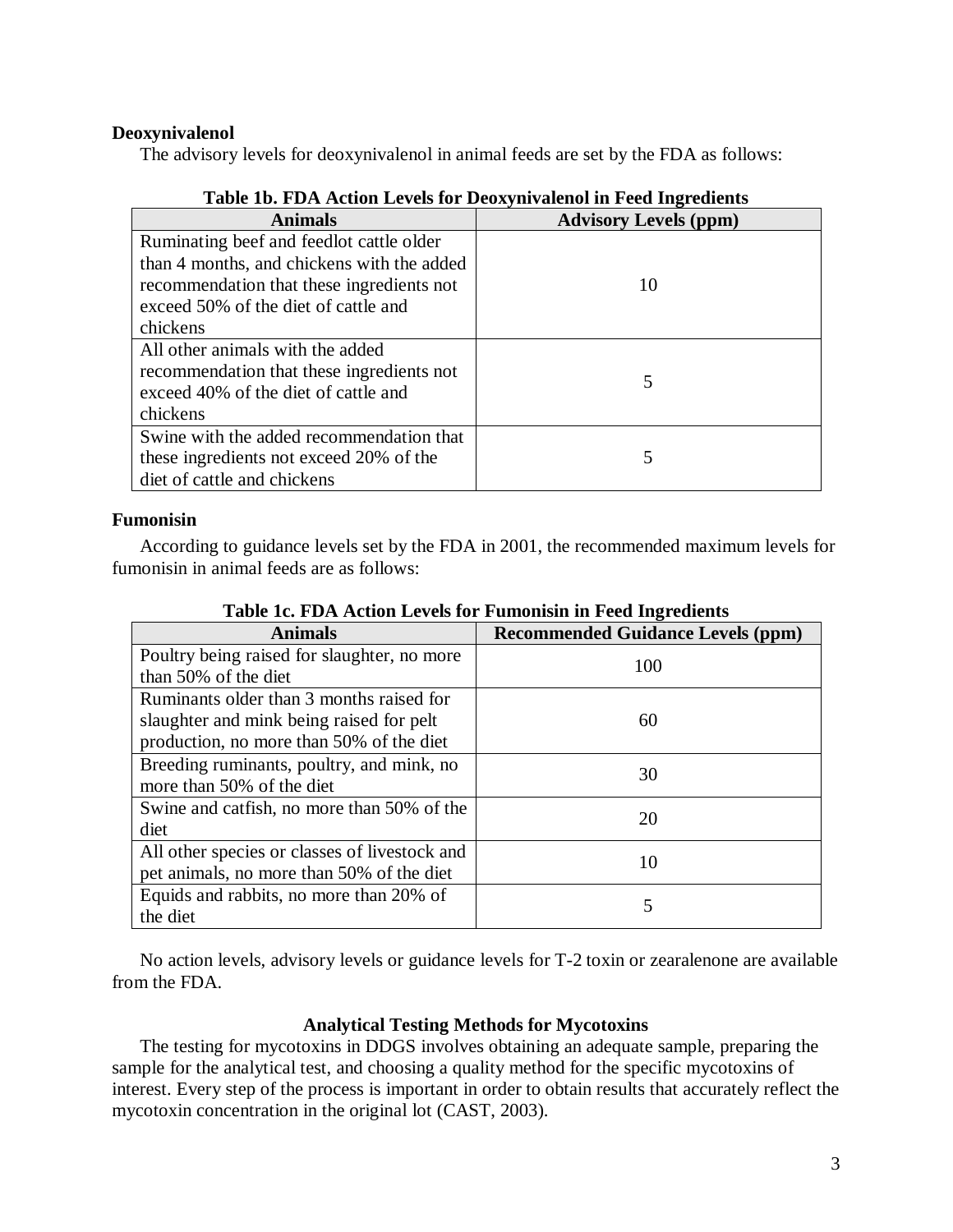Since the 1960's, many analytical methods have been developed for the testing of mycotoxins in human food and animal feeds due to the concern of toxicity for human health (Trucksess, 2000). Among them, the methods of thin-layer-chromatography (TLC), enzymelinked immunosorbent assay (ELISA) and immunosensor-based methods have been widely used for rapid screening, while high-performance liquid chromatography (HPLC) with fluorescence detection (FD) and mass spectrometry detection (MS) have been used as confirmatory and reference methods (Krska et al, 2008). In this paper, we will discuss the state-of-the-art in the analysis of mycotoxins in DDGS by focusing on testing kits which have been approved by the Grain Inspection, Packers and Stockyards Administration (GIPSA) of the United States Department of Agriculture (USDA GIPSA website), and the confirmatory methods which are used by major DDGS testing labs in the U.S. (Zhang and Sido, 2008).

### **Sample Collection**

 The greatest variability or source of error in overall mycotoxin testing comes from sampling (CAST, 2003). To obtain accurate mycotoxin results, it is crucial to establish a well-enforced sampling program, which ensures enough number of sampling probes, sufficient sample size and appropriate particle size. Once an adequate sample is collected, it must be ground to reduce particle size, mixed thoroughly and then an aliquot is taken for analysis.

 The goal of sampling is to remove an appropriate quantity for testing from a large bulk lot, in such a way that the proportion and distribution of the factors being tested are the same in both the whole (lot) and the part removed (sample) (Richard, 2006). The sampling process consists of taking a number of small samples from a lot and pooling them into a large composite sample. For a sample to be considered representative, it must be:

- 1. Obtained with appropriate equipment, such as probe (trier) for stationary grain, a diverter-type mechanical sampler or pelican sampler for moving grain.
- 2. Obtained using a sampling pattern and procedure designed to collect samples from all areas of the lot to make a composite sample.
- 3. Of appropriate size. The GIPSA recommended minimum sample size for an aflatoxin test is two pounds (about 1 kg) from a truck load, three pounds (about 1.5 kg) from a railcar load, and 10 pounds (about 4.5 kg) from a barge load.
- 4. Adequately identified and labeled.
- 5. Handled in appropriate way, such as stored in cool and dry place, placed in double or triple lined paper bags or breathable cloth bags, etc.

 The detailed information on sampler and sampling pattern is listed at the USDA website (http://www.gipsa.usda.gov/GIPSA/webapp?area=home&subject=lr&topic=hb).

### **Sample Preparation**

One of the objectives of sample preparation is to obtain a small sample of grain to be used for analytical testing. Based on the recommendations from the Association of Analytical Chemists (AOAC) and the GIPSA, we suggest the following steps for sample preparation:

- 1. Grind the total sample using an appropriate mill to pass #14 mesh sieve. There are several grinders recommended by the GIPSA (USDA website).
- 2. Split the sample using a sample splitter until 1-2 kg is obtained.
- 3. Regrind 1-2 kg to completely pass a #20 mesh sieve.
- 4. Mix reground portion thoroughly in a tumble blender or planetary mixer.
- 5. Take a 500-gram, sub-sample from the mix for any analytical testing.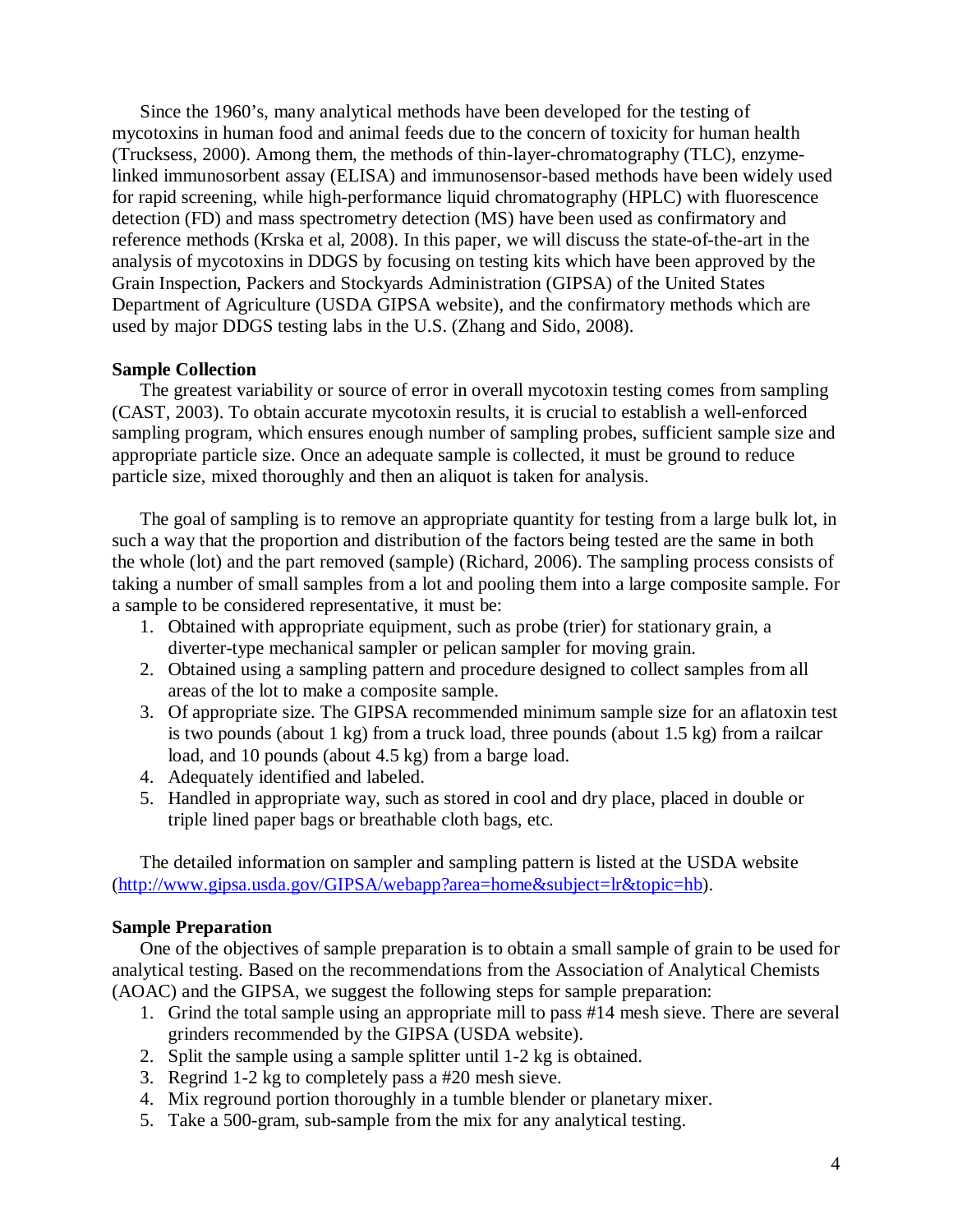#### **Sample Analysis**

 The determination of mycotoxins in DDGS can be divided into four steps: extraction of the sample, clean-up of the extract, separation and detection.

 Mycotoxins are extracted from the sample to liberate the mycotoxins of interest from the sample matrix. The closer the recovery is to 100%, the more accurate the final analytical result will be. The most common extraction solution used is a mixture of water and other polar solvents.

 Cleanup of extracts is usually necessary to eliminate interfering substances from the sample matrix to ensure better selectivity of the detection and allow for any low level of mycotoxins from the original sample to be detected. The current clean-up technology usually employs immunoaffinity columns (IACs) or multifunctional MycoSep columns (Krska et al, 2008).

 There has been a high demand for rapid and cost-effective, on-site determination of mycotoxins. These methods usually are for detection of a single mycotoxin, allow for ease of operation, and sensitive quantitation with high sample throughput. As of September, 2008, there are six GIPSA approved methods for testing mycotoxins in DDGS; four of them for aflatoxin, one for fumonisin and one for zearalenone (USDA GIPSA website; Table 2).

| <b>Brand Name</b>                     | <b>Manufacturer</b>     | <b>Test Range</b><br><b>Test Format</b>         |                                       | <b>Extraction</b>             | <b>Clean-up</b>    |  |  |  |
|---------------------------------------|-------------------------|-------------------------------------------------|---------------------------------------|-------------------------------|--------------------|--|--|--|
| <b>Aflatoxin</b>                      |                         |                                                 |                                       |                               |                    |  |  |  |
| Veratox Aflatoxin                     | Neogen<br>Corporation   | $5-50$ ppb                                      | Microtiter Well<br>Plate Assay        | Methanol/water<br>$(70 + 30)$ | <b>ELISA</b>       |  |  |  |
| Ridascreen FAST SC                    | R-Biopharm              | Microtiter Well<br>$5 - 100$ ppb<br>Plate Assay |                                       | Methanol/water<br>$(70 + 30)$ | <b>ELISA</b>       |  |  |  |
| Aflatest                              | Vicam                   | $5 - 100$ ppb                                   | Immunoaffinity<br>Column              | Methanol/water<br>$(80 + 20)$ | Affinity<br>column |  |  |  |
| <b>FluroQuant®</b><br>Afla IAC        | Romer                   | $5 - 100$ ppb                                   | Fluorometry                           | Methanol/water<br>$(80 + 20)$ | Affinity<br>column |  |  |  |
|                                       |                         |                                                 | <b>Fumonisin</b>                      |                               |                    |  |  |  |
| AgraQuant Total<br>Fumonisin 0.25/5.0 | Romer                   | $0.5 - 5$ ppm                                   | Direct<br>Competitive<br><b>ELISA</b> | Methanol/water<br>$(70 + 30)$ | <b>ELISA</b>       |  |  |  |
| <b>Zearalenone</b>                    |                         |                                                 |                                       |                               |                    |  |  |  |
| ROSA® Zearalenone                     | Charm<br>Sciences, Inc. | $50 - 1000$<br>ppb                              | Lateral Flow Strip                    | Methanol/water<br>$(70 + 30)$ |                    |  |  |  |

**Table 2. Mycotoxin Testing Kits for DDGS (Approved by GIPSA)** 

 High performance liquid chromatography (HPLC) has become the method of choice for confirmatory analysis of mycotoxin levels in animal feeds. Coupled with a variety of detectors, most of the mycotoxins in animal feeds are capable of being separated and detected by HPLC (Krska et al, 2008). The methods used by major DDGS testing labs in the U.S. are described in Table 3. These methods have been validated by individual labs and recently published in peerreviewed scientific journals.

 Liquid chromatography with mass spectrometry detection (LC/MS) has gained considerable attention recently because this technology can simultaneously detect and identify multimycotoxins in animal feed. This method provides definite confirmation of the molecular identity, uses simple extraction with no clean-up, and has high selectivity and sensitivity (Table 3).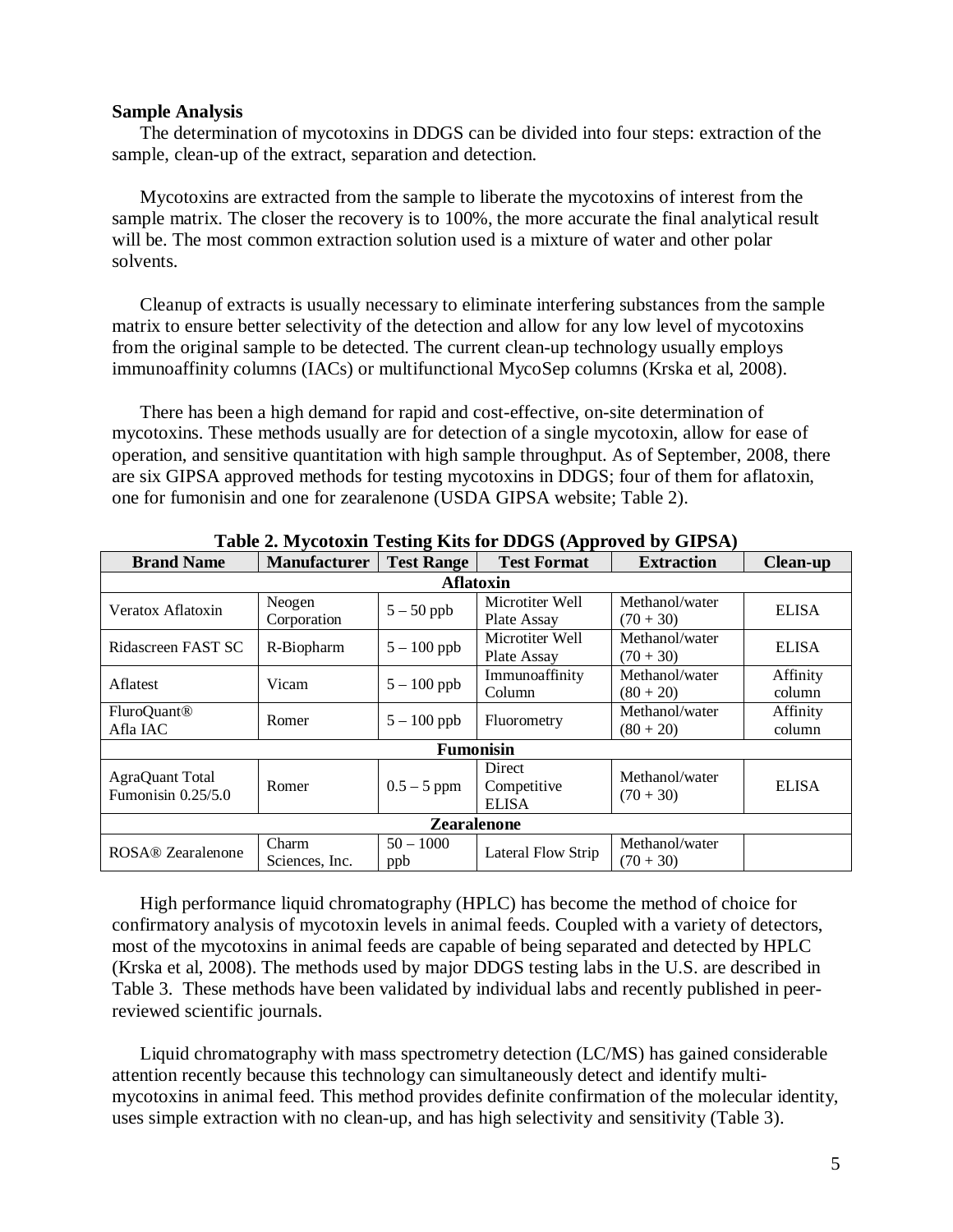| <b>Target</b>                 | <b>Testing</b>          | <b>Detection Range</b>         | <b>Extraction</b>                                       | <b>Cleanup</b>     | <b>Reference</b>   |  |
|-------------------------------|-------------------------|--------------------------------|---------------------------------------------------------|--------------------|--------------------|--|
|                               |                         | <b>Aflatoxin</b>               |                                                         |                    |                    |  |
| Corn, almonds, Brazil         |                         |                                |                                                         |                    |                    |  |
| nuts, peanuts and             | $HPLC - FD$             | $5 - 30$ ppb                   | Acetonitrile - water                                    | MycoSep column     | <b>AOAC 994.08</b> |  |
| pistachio nuts                |                         |                                | $(90 + 10)$                                             |                    |                    |  |
| Deoxynivalenol                |                         |                                |                                                         |                    |                    |  |
| Cereals and cereal            | $HPLC - UV$             | $\overline{0.1}$ ppm           | Water                                                   | Immunoaffinity     | MacDonald et       |  |
| products                      |                         | (detection limit)              |                                                         | column             | al., 2005a         |  |
|                               |                         | Fumonisin                      |                                                         |                    |                    |  |
|                               |                         |                                | Methanol -                                              | Immunoaffinity     | AOAC 2001.04       |  |
| Corn and corn flakes          | $HPLC - FD$             | $0.5 - 2$ ppm                  | acetonitrile - water<br>$(25 + 25 + 50)$                | column             |                    |  |
| Corn and corn-based           | Thin layer              | $0.1$ ppm                      | Acetonitrile - water                                    |                    | Rottinghaus et     |  |
| feedstuffs                    | chromatography          | (detection limit)              | $(50 + 50)$                                             | C-18 column        | al., 1992          |  |
|                               | (TLC)                   |                                |                                                         |                    |                    |  |
|                               |                         | $T-2$                          |                                                         |                    |                    |  |
|                               | Thin layer              |                                |                                                         |                    |                    |  |
| Food and feed                 | chromatography<br>(TLC) | $0.1$ ppm<br>(detection limit) | Acetonitrile - water<br>$(84+16)$                       | Charcoal / alumina | Romer, 1986        |  |
|                               |                         |                                |                                                         |                    |                    |  |
|                               |                         | Zearalenone                    |                                                         |                    |                    |  |
| Corn, wheat and feed          | Microtiter Well         | $0.8$ ppm                      | Methanol – water                                        | MycoSep column     | AOAC 994.01        |  |
|                               | Plate Assay             | (detection limit)              | $(70 + 30)$                                             |                    |                    |  |
| Barley, maize and             |                         |                                |                                                         |                    |                    |  |
| wheat flour, polenta,         | $HPLC - FD$             | $0.05$ ppm                     | Acetonitrile – water                                    | Immunoaffinity     | MacDonald et       |  |
| and maize-based baby<br>foods |                         | (detection limit)              |                                                         | column             | al., 2005b         |  |
|                               |                         |                                | Aflatoxins, Deoxynivalenol, Fumonisin, T-2, Zearalenone |                    |                    |  |
|                               |                         | Aflatoxins                     |                                                         |                    |                    |  |
|                               |                         | $(1 - 100$ ppb);               |                                                         |                    |                    |  |
|                               |                         | Deoxynivalenol,                |                                                         |                    |                    |  |
|                               |                         | $(1, 1000$ ppb)                |                                                         |                    |                    |  |
| Food and feed                 |                         | Fumonisin                      | Acetonitrile - water -                                  |                    | Sulyok et al.,     |  |
|                               | LC/MS/MS                | $(16 - 3,200$ ppb)             | acetic acid                                             |                    | 2007               |  |
|                               |                         | $T-2$ ,                        | $(79 + 20 + 1)$                                         |                    |                    |  |
|                               |                         | $(2 - 1,000$ ppb)              |                                                         |                    |                    |  |
|                               |                         | Zearalenone                    |                                                         |                    |                    |  |
|                               |                         | $(20 - 1,000$ ppb)             |                                                         |                    |                    |  |

|  | Table 3. Instrumental Methods for Mycotoxin Testing in Animal Feed |  |  |
|--|--------------------------------------------------------------------|--|--|
|  |                                                                    |  |  |
|  |                                                                    |  |  |

## **Review and Analysis of Independent Data**

The following review is based on data from two independent studies:

- 1. A study conducted by the National Corn-to-Ethanol Research Center (NCERC) which included 20 DDGS samples collected from 14 ethanol plants from seven states in the Midwest U.S. from 2007 to 2008.
- 2. A larger data set provided by a Midwestern U.S. ethanol producer which included 162 samples collected from four ethanol plants from 2006 to 2008.

 The results from those studies provide a reasonable representation of the occurrence and levels of major mycotoxins in DDGS in the U.S. during this time period.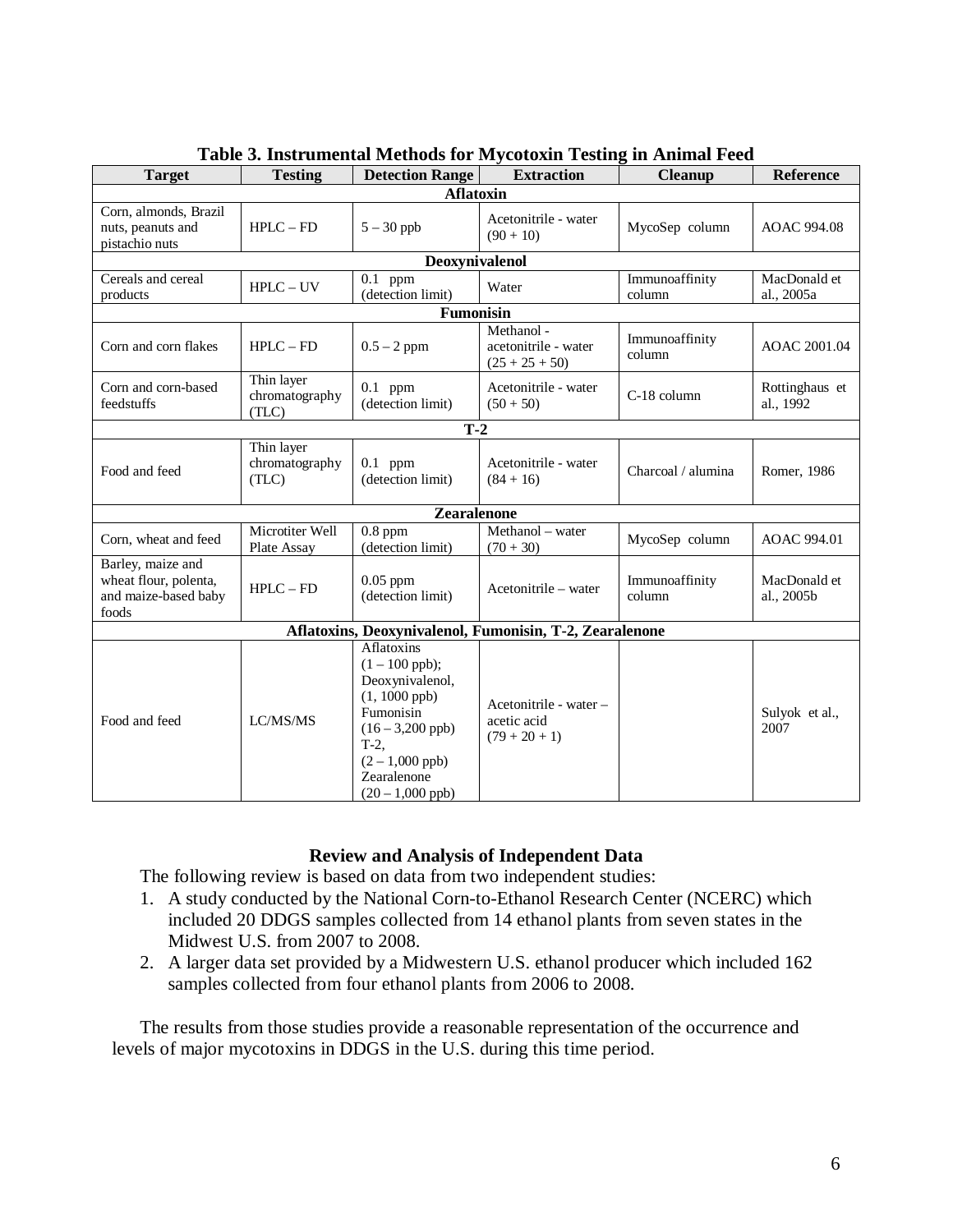## **1. Study Conducted by the National Corn-to-Ethanol Research Center (NCERC) (2008)**

### **Sampling and testing methods**

 The NCERC conducted a study of mycotoxin prevalence and levels in DDGS based on samples from their National DDGS Library (Zhang et al, 2008). The 20 samples from the Library were collected from 14 ethanol plants representing seven states in the Midwestern United States (six ethanol plants located in five different states sent samples twice within a ninemonth period). Samples were collected at the ethanol plants immediately after they were produced and shipped to the NCERC overnight. Immediately after they arrived, the samples were vacuum sealed and stored in a freezer at  $-20^{\circ}$ C.

 The mycotoxin tests were performed at a commercial testing lab. Samples were analyzed for aflatoxin  $B_1$ ,  $B_2$ ,  $G_1$ ,  $G_2$ , deoxynivalenol, fumonisin  $B_1$ ,  $B_2$  and  $B_3$ , and zearalenone by HPLC methodology and for T-2 toxin by TLC. The detection limits for the tests were 1 ppb for each aflatoxin, 0.1 ppm for deoxynivalenol, 0.1ppm for each fumonisin, 0.1ppm for T-2 toxin, and 0.05 ppm for zearalenone.

## **Results**

 Almost none of the 20 samples contained mycotoxin levels higher than the recommendation levels established by the FDA for animal feeds. The exceptions were two DDGS samples that contained fumonisin higher than 5 ppm, but lower than 10 ppm. The results of this study can be found in Table 4.

## Aflatoxin:

- 70% of the samples were below the limit of detection of 1 ppb, thus they can be described as being Non-Detect.
- The maximum level detected was 3.7 ppb, which is well below all FDA action levels.
- The average level of aflatoxin across all 20 samples was 0.7 ppb.
- **Conclusion:** All 20 samples were below the lowest action level established by the FDA for all animal species.

Deoxynivalenol:

- 25% of the samples were below the limit of detection of 0.1 ppm, thus they can be described as being Non-Detect.
- The maximum level detected was 1.2 ppm, which is lower than all FDA advisory levels.
- The average level of deoxynivalenol across all 20 samples was 0.3 ppm.
- **Conclusion:** All 20 samples were below the lowest advisory level established by the FDA for all animal species.

Fumonisin:

- Only two DDGS samples contained total fumonisin levels in excess of the lowest recommended guidance levels established by the FDA.
- The average level of fumonisin across all 20 samples was 1.9 ppm.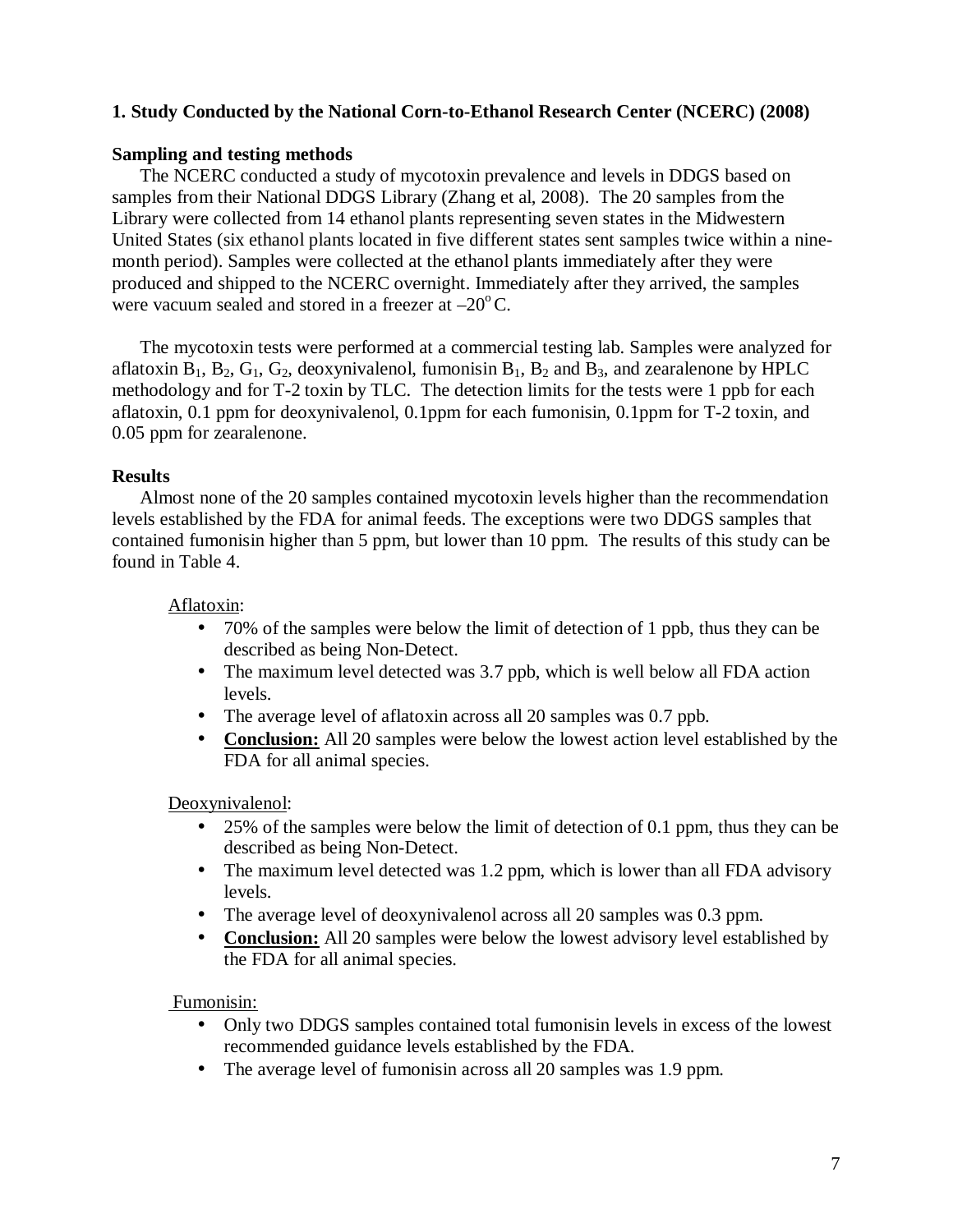• **Conclusion**: The average concentration of fumonisin, across all 20 samples, was below the lowest recommended guidance levels established by the FDA for all animal species.

## T-2 toxin:

- There are no action levels, advisory levels or guidance levels for T-2 by the FDA.
- None of the 20 samples had a level of T-2 that exceeded the limit of detection of 0.1 ppm.
- **Conclusion:** All 20 samples can be described as being Non-Detect for T-2.

# Zearalenone:

- There are no action levels, advisory levels or guidance levels for zearalenone by the FDA.
- 55% of the samples were below the detection limit of 0.05 ppm.
- The average concentration of zearalenone across all 20 samples was 0.038 ppm.
- **Conclusion:** The average concentration of zearalenone across all 20 samples was below the detection limit of 0.05 ppm.

These results suggest that aflatoxin, deoxynivalenol, zearalenone, and fumonisin, but not T-2 toxin, were detected in these samples from a large geographic region in the U.S. (7 states). However, if a sample had detectable mycotoxins, they were well below the maximum tolerable guidelines for use in animal feeds with the exception of the two samples with fumonisin levels which could be a concern if these DDGS sources were fed to equids or rabbits, but not other animal species.

| <b>Mycotoxins</b>       | Number of<br><b>Samples</b><br><b>Submitted</b> | <b>Minimum</b><br><b>Level</b> | <b>Maximum</b><br>Level | <b>Average Level</b><br>(of all samples) | <b>Percentage of</b><br><b>Samples</b><br><b>Above the Lowest</b><br><b>FDA Level</b> |
|-------------------------|-------------------------------------------------|--------------------------------|-------------------------|------------------------------------------|---------------------------------------------------------------------------------------|
| Aflatoxin (ppb)         | 20                                              | $\leq 1$                       | 3.7                     | 0.7                                      | $0\%$                                                                                 |
| Deoxynivalenol<br>(ppm) | 20                                              | < 0.1                          | 1.2                     | 0.3                                      | $0\%$                                                                                 |
| Fumonisin<br>(ppm)      | 20                                              | < 0.1                          | 8.6                     | 1.9                                      | 10 %                                                                                  |
| $T-2$ toxin (ppm)       | 20                                              | < 0.1                          | < 0.1                   |                                          | N.A.                                                                                  |
| Zearalenone<br>(ppm)    | 20                                              | < 0.05                         | 0.143                   | 0.038                                    | N.A.                                                                                  |

**Table 4. Results of Mycotoxin Concentrations in DDGS (NCERC, 2008)** 

## **2. Study Conducted by an Ethanol Company with Multi Ethanol Plants (2006 – 2008)**

# **Sampling and testing methods**

 From February of 2006 through November of 2007, DDGS samples were collected from two ethanol plants (Plant 1 in Table 5a; Plant 2 in Table 5b) of a Midwestern U.S. ethanol company for mycotoxin tests. More than one DDGS sample was collected on a monthly basis from each ethanol plant and sent to a commercial lab for mycotoxin testing. Between February of 2008 and July of 2008, DDGS samples from four ethanol plants (four plants combined in Table 5c) were collected weekly and sent to a commercial lab for mycotoxin testing.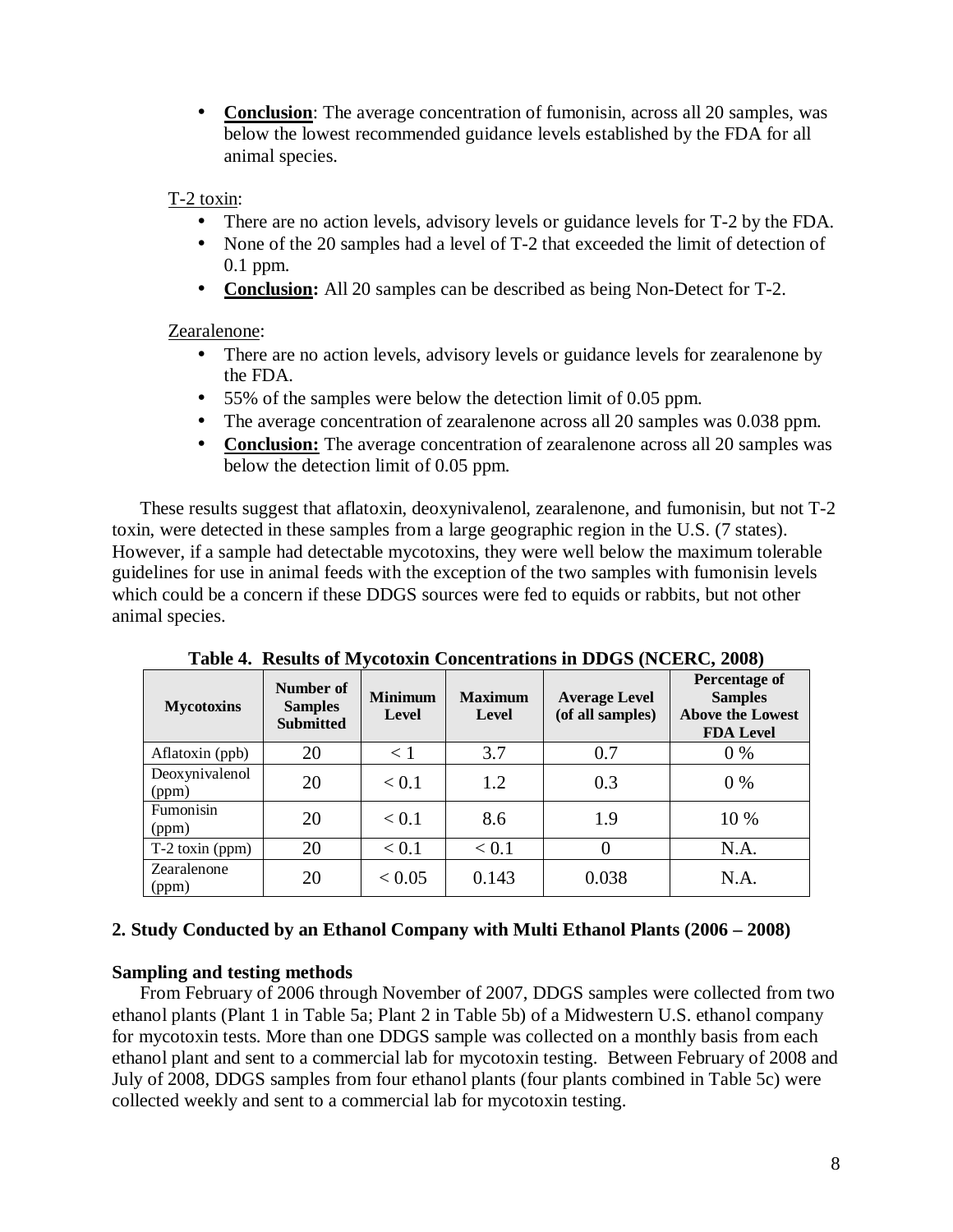Samples were analyzed for aflatoxin  $B_1$ ,  $B_2$ ,  $G_1$ ,  $G_2$ , deoxynivalenol, fumonisin  $B_1$ ,  $B_2$  and  $B_3$ , T-2 toxin, and zearalenone. The methodology utilized by the first commercial lab is LC/MS. Detection limits for the tests were 1 ppb for each aflatoxin, 0.1 ppm for deoxynivalenol, fumonisins and T-2, and 0.05 ppm for zearalenone. The methodology utilized by the second commercial lab is HPLC. Detection limits for the tests were 3 ppb for aflatoxin  $B_1$ , 1 ppb for aflatoxin  $B_2$ , 15 ppb for aflatoxin  $G_1$ , 5 ppb for aflatoxin  $G_2$ , and 0.2 ppm for deoxynivalenol, fumonisin and zearalenone. T-2 was not tested at the second lab.

## **Results**

 Almost none of the 162 samples contained mycotoxins higher than the recommendation levels established by the FDA for animal feeds. Only two DDGS samples from Plant 1 and eight DDGS samples from the four combined plants contained fumonisin higher than 5 ppm, but they were all lower than 10 ppm. The results of this study can be found in Tables 5a, 5b and 5c.

## Aflatoxin:

- 96% of the samples from Plant 1, 88% of the samples from Plant 2, and 99% of the samples from the four plants combined were below the limit of detection of 1 ppb, thus they can be described as being Non-Detect.
- The maximum level of aflatoxin detected for Plant 1 was 2.56 ppb, for Plant 2 was 1.21 ppb, and for the four plants combined was 1.12 ppb. These levels fall well below all FDA action levels.
- **Conclusion:** All 162 samples were below the lowest action level established by the FDA for all animal species.

Deoxynivalenol:

- The maximum level of deoxynivalenol detected in a sample from Plant 1 was 1.42 ppm, for Plant 2 was 1.68 ppm and for the four plants combined was 1.9 ppm. These levels fall below all FDA advisory levels.
- The average level of deoxynivalenol detected in the samples from Plant 1 was 0.64 ppm, for Plant 2 was 1.02 ppm and for the four plants combined was 0.5 ppm.
- **Conclusion:** All 162 samples were below the lowest advisory level established by the FDA for all animal species.

Fumonisin:

- The maximum level of fumonisin detected in a sample from Plant 1 was 5.88 ppm, for Plant 2 was 2.77 ppm and for the four plants combined was 7.2 ppm.
- The average level of fumonisin detected in the samples from Plant 1 was 2.33 ppm, for Plant 2 was 1.47 ppm and for the four plants combined was 2.7 ppm.
- **Conclusion:** While 10 samples did have fumonisin levels above 5 ppm, those ten samples were all less than 10 ppm. The average concentration of fumonisin across all 162 samples was below the lowest recommended guidance levels established by the FDA for all animal species.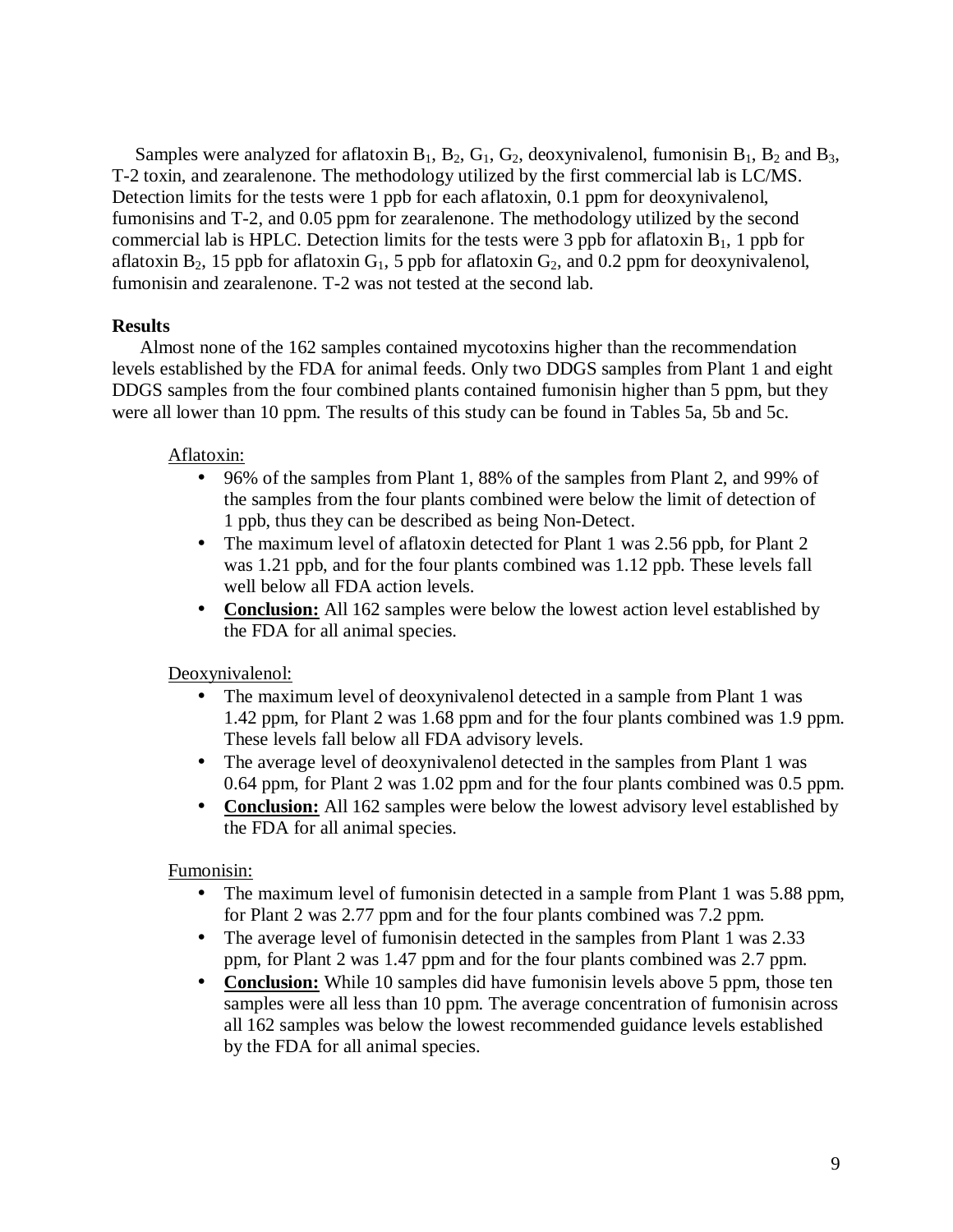## T-2 toxin:

- There are no action levels, advisory levels or guidance levels for T-2 by the FDA.
- None of the 69 samples submitted by Plant 1 or the 16 samples submitted by Plant 2 contained a concentration of T-2 above the 0.1 ppm level of detection. The 77 samples submitted by the four combined plants were not tested for T-2.
- **Conclusion:** All 85 samples that were tested for T-2 can be described as being Non-Detect.

## Zearalenone:

- There are no action levels, advisory levels or guidance levels for zearalenone by the FDA.
- 68% of the samples from Plant 1 and 44% of the samples from Plant 2 fell below the limit of detection of 0.05 ppm. 100% of the samples from the four combined plants fell below 0.2 ppm.
- The maximum level of zearalenone for samples submitted from Plant 1 was 0.123 ppm, for Plant 2 was 0.113 ppm and for the four combined plants was  $< 0.2$  ppm.
- **Conclusion:** The average concentration of zearalenone across all 162 samples was below the 0.2 ppm detection limit.

| <b>Mycotoxins</b>       | Number of<br><b>Samples</b><br><b>Submitted</b> | <b>Minimum</b><br><b>Level</b> | <b>Maximum</b><br><b>Level</b> | <b>Average Level</b><br>(of all samples) | Percentage of<br><b>Samples</b><br><b>Above the Lowest</b><br><b>FDA Level</b> |
|-------------------------|-------------------------------------------------|--------------------------------|--------------------------------|------------------------------------------|--------------------------------------------------------------------------------|
| Aflatoxin (ppb)         | 69                                              | $\langle 1$                    | 2.56                           | 0.08                                     | $0\%$                                                                          |
| Deoxynivalenol<br>(ppm) | 69                                              | < 0.1                          | 1.42                           | 0.64                                     | $0\%$                                                                          |
| Fumonisin<br>(ppm)      | 69                                              | 0.12                           | 5.88                           | 2.33                                     | 3 %                                                                            |
| $T-2$ toxin (ppm)       | 69                                              | < 0.1                          | < 0.1                          |                                          | N.A.                                                                           |
| Zearalenone<br>(ppm)    | 69                                              | ${}_{< 0.05}$                  | 0.123                          | 0.025                                    | N.A.                                                                           |

**Table 5a. Results of Mycotoxin Concentrations in DDGS (Plant 1, Lab 1, 2/2006 – 11/2007)** 

### **Table 5b. Results of Mycotoxin Concentrations in DDGS (Plant 2, Lab 1, 7/2006 – 11/2007)**

| <b>Mycotoxins</b>       | Number of<br><b>Samples</b><br><b>Submitted</b> | <b>Minimum</b><br><b>Level</b> | <b>Maximum</b><br>Level | <b>Average Level</b><br>(of all samples) | <b>Percentage of</b><br><b>Samples</b><br><b>Above the Lowest</b><br><b>FDA Level</b> |
|-------------------------|-------------------------------------------------|--------------------------------|-------------------------|------------------------------------------|---------------------------------------------------------------------------------------|
| Aflatoxin (ppb)         | 16                                              | $\langle 1$                    | 1.21                    | 0.15                                     | $0\%$                                                                                 |
| Deoxynivalenol<br>(ppm) | 16                                              | 0.13                           | 1.68                    | 1.02                                     | $0\%$                                                                                 |
| Fumonisin<br>(ppm)      | 16                                              | 0.28                           | 2.77                    | 1.47                                     | $0\%$                                                                                 |
| $T-2$ toxin (ppm)       | 16                                              | < 0.1                          | < 0.1                   | 0                                        | N.A.                                                                                  |
| Zearalenone<br>(ppm)    | 16                                              | < 0.05                         | 0.113                   | 0.042                                    | N.A.                                                                                  |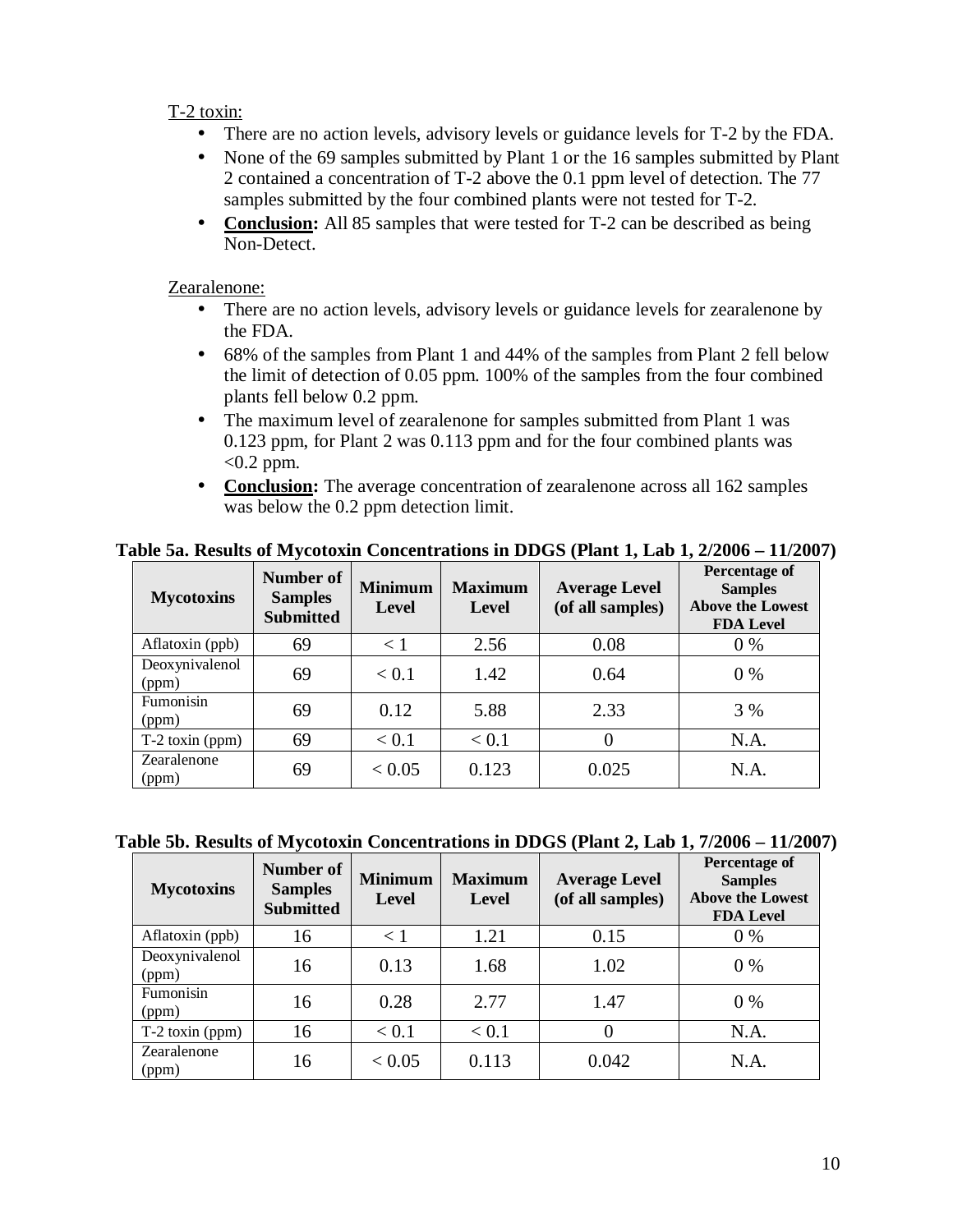| <b>Mycotoxins</b>       | Number of<br><b>Samples</b><br><b>Submitted</b> | <b>Minimum</b><br>Level | <b>Maximum</b><br>Level | <b>Average Level</b><br>(of all samples) | <b>Percentage of</b><br><b>Samples</b><br><b>Above the Lowest</b><br><b>FDA Level</b> |
|-------------------------|-------------------------------------------------|-------------------------|-------------------------|------------------------------------------|---------------------------------------------------------------------------------------|
| Aflatoxin (ppb)         | 77                                              | $\leq 1$                | 1.12                    | 0.01                                     | $0\%$                                                                                 |
| Deoxynivalenol<br>(ppm) | 77                                              | 0.2                     | 1.9                     | 0.5                                      | $0\%$                                                                                 |
| Fumonisin<br>(ppm)      | 77                                              | < 0.2                   | 7.2                     | 2.7                                      | 10 %                                                                                  |
| $T-2$ toxin (ppm)       | <b>Not</b><br>Available                         | <b>Not</b><br>Available | <b>Not</b><br>Available | Not Available                            | N.A.                                                                                  |
| Zearalenone<br>(ppm)    | 77                                              | < 0.2                   | < 0.2                   | 0                                        | N.A.                                                                                  |

**Table 5c. Results of Mycotoxin Concentrations in DDGS (Four Plants Combined, Lab 2, 2/2008 - 7/2008)** 

 Similar to the results from the NCERC (2008) study, these results suggest that aflatoxin, deoxynivalenol, fumonisin and zearalenone, but not T-2 toxin, were detected in a portion of the samples, but at very low levels, over a two-year time period. The levels detected in the majority of the samples were well below the maximum tolerable guidelines by the FDA for use in animal feed.

### **Review of Recent Study and Publications**

### **Study Conducted by Iowa State University, Veterinary Diagnostic Lab and Novecta LLC (2006 & 2007)**

In the Asian Pacific market there is a concern about the time, environment and shipping procedures of DDGS from the United States to foreign markets. The concern is that these factors support or enhance mold growth of the DDGS product. This study investigated the mycotoxin content in DDGS before and after shipment from a port in the United States to a port in Taiwan.

The project was conducted in two phases:

- Phase I was conducted in the Taiwan winter season of 2006. The study included 7 DDGS samples coming directly from different ethanol plants and 11 samples coming from U.S. port shipping containers resulting from those ethanol plants. All samples were acquired from different sources in the Midwestern United States, including Iowa, Illinois, Wisconsin and Minnesota. Samples were collected over a period of 3 months. The same 11 containers were sampled again upon arriving in Taiwan. The samples were then shipped back to the Veterinary Diagnostic Lab at Iowa State University for analysis.
- Phase II was conducted in the Taiwan summer season of 2007. The study included samples from 12 shipping containers at a U.S. port resulting from ethanol plants. Again the 12 shipping containers were sampled after arriving in Taiwan (summer season). The samples were then shipped back to the Veterinary Diagnostic Lab at Iowa State University for analysis.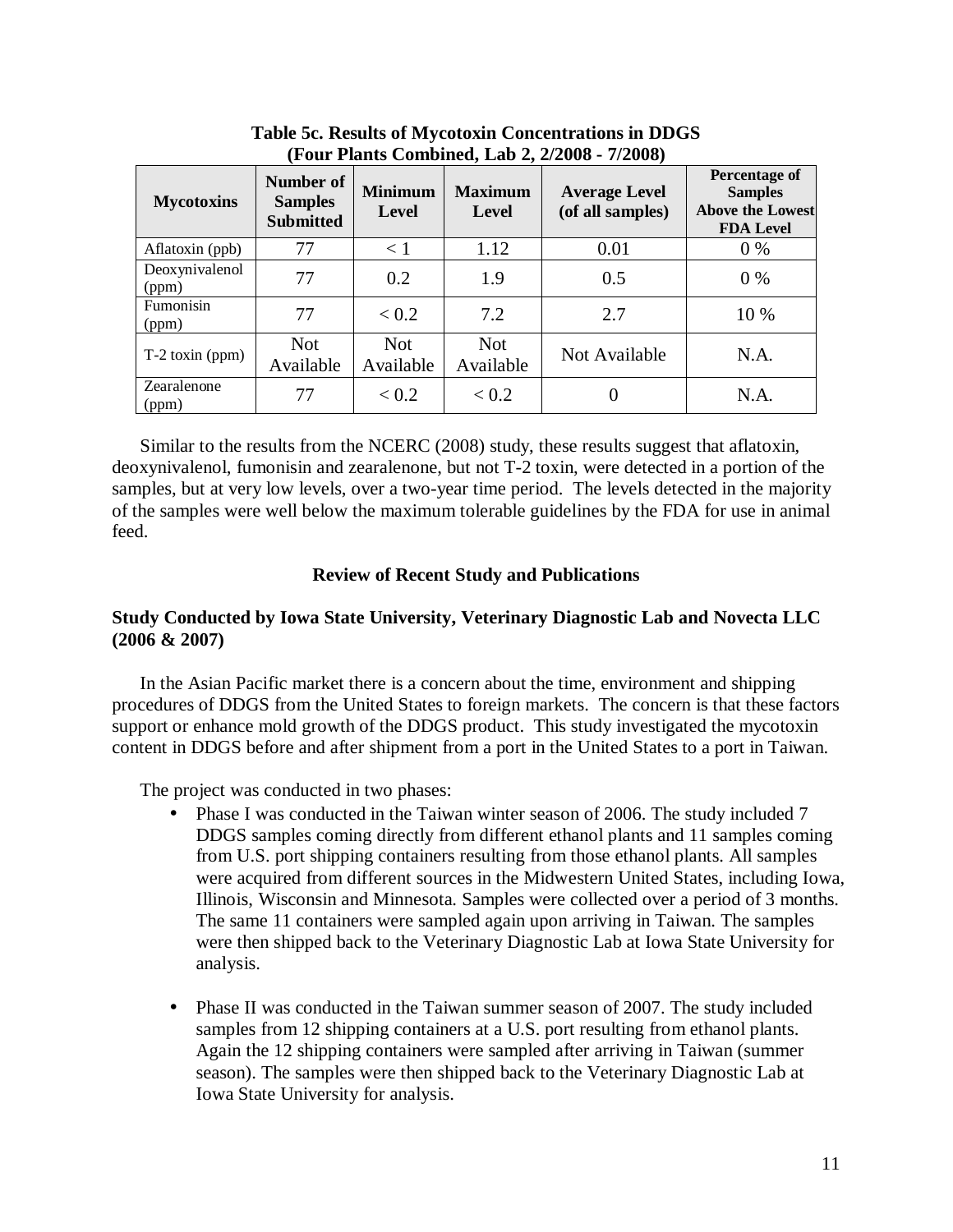### **Sampling and testing methods**

 Sampling of the shipping containers was to be done using the Kansas State University probe technique (Herrman, 2001). However, due to safety concerns, sampling was performed using pelican style sampling at the loading area taking 10 samples from the stream at varying intervals. This sample was mixed well and sub-sampled into 400- 500 gram samples before shipment. All sampling in the United States was overseen by USDA officials. Sampling in Taiwan, performed the same as in the United States, was overseen and performed by an independent sampler at the loading port in Taiwan. Samples from the shipping containers were assigned the container number for either U.S. or Taiwan origin so comparison of data could be drawn.

 All analyses were performed at the Veterinary Diagnostic Lab at Iowa State University, Ames, Iowa. Samples received at the lab were stored at  $-20^{\circ}$ C until analysis could be performed. The samples were extracted using acetonitrile/water and cleaned up using solid phase extraction columns. The sample extract was screened for aflatoxin  $(B_1, B_2, G_1, G_2)$ , deoxynivalenol, total fumonisin, T-2 and zearalenone/zearalenol by TLC. The detection limits of the TLC method were 5 ppb for each aflatoxin, 0.5 ppm for deoxynivalenol, fumonisin and zearalenone, and 1 ppm for T-2. For the samples with mycotoxin levels below the detection limit, every fifth sample extract was spiked with that specific mycotoxin and screened by TLC again to confirm test sensitivity. The spiking levels were 10 ppb for aflatoxin, 1 ppm for deoxynivalenol, fumonisin and zearalenone/zearalenol, and 2 ppm for T-2. For the samples with mycotoxin levels above the detection limit, a confirmatory test was performed using HPLC or GC (Stahr, 1991). The detection limits for the HPLC method were 0.5 ppb for each aflatoxin, 0.1 ppm for fumonisin and zearalenone, and the detection limits for GC method were 0.1 ppm for deoxynivalenol and 0.3 ppm for T-2.

### **Results**

 None of the 53 samples, from either Phase I or II, contained mycotoxin levels higher than the recommendation levels established by the FDA for animal feed. The results of this study can be found in Tables 6a through 6e.

### Aflatoxin:

- None of the 53 samples had a level of aflatoxin that exceeded the limit of detection of 5 ppb.
- **Conclusion:** All 53 samples were below the lowest action level established by the FDA for all animal species.

Deoxynivalenol:

- Only four samples from Phase I, two from the ethanol plants and two from the Taiwan port, contained detectable deoxynivalenol levels. The maximum level detected was 3.4 ppm, which was lower than all FDA advisory levels (Table 6a).
- None of the samples from Phase II had a level of deoxynivalenol that exceeded the limit of detection of 0.5 ppm (Tables 6d and 6e).
- **Conclusion:** All 53 samples were below the lowest advisory level established by the FDA for all animal species. No increase in deoxynivalenol was observed in the shipment of DDGS from the U.S. to Taiwan.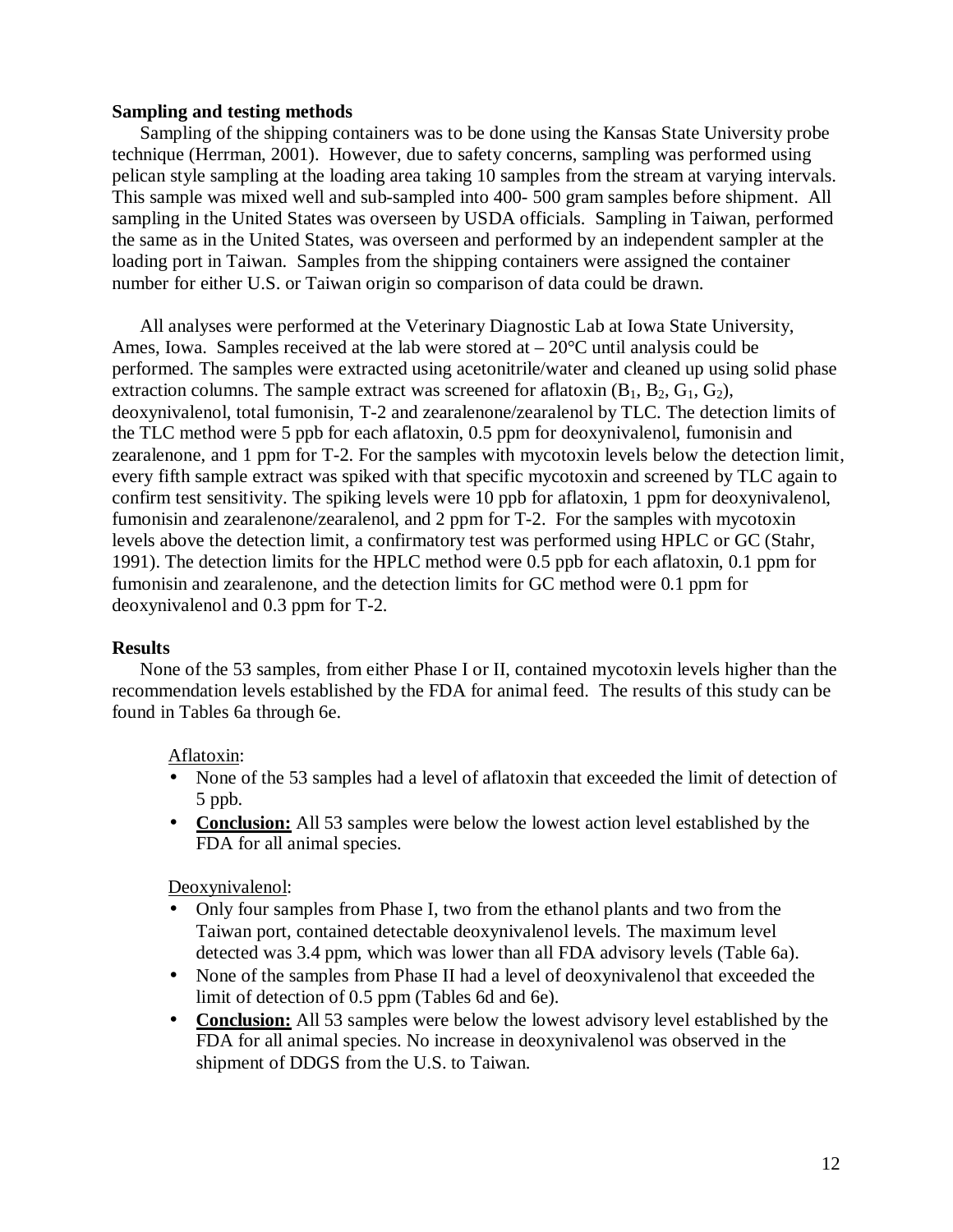Fumonisin:

- All 53 samples contained detectable fumonisin, but they were below the lowest recommended guidance levels established by the FDA for all animal species.
- The maximum level of fumonisin detected in a sample from Phase I was 2.9 ppm (Table 6a), and from Phase II was 2.4 ppm (Table 6e).
- In Phase I study, the average levels of fumonisin were found to be 2.3 ppm for the samples from the ethanol plants (Table 6a), 1.9 ppm for the samples from the U.S. port (Table 6b), and 1.2 ppm for the samples from the Taiwan port (Table 6c). In Phase II study, the average levels of fumonisin were found to be 0.9 ppm for the samples from the U.S. port (Table 6d) and 1.5 ppm for the samples from the Taiwan port (Table 6e).
- **Conclusion:** All 53 samples contained fumonisin lower than the lowest recommended guidance levels established by the FDA for all animal species. No increase in fumonisin was observed in the shipment of DDGS from the U.S. to Taiwan.

# T-2 toxin:

- There are no action levels, advisory levels or guidance levels for T-2 by the FDA.
- None of the 53 samples had a level of T-2 that exceeded the limit of detection of 1 ppm.
- **Conclusion:** All 53 samples can be described as being Non-Detect for T-2.

## Zearalenone:

- There are no action levels, advisory levels or guidance levels for zearalenone by the FDA.
- None of the 53 samples had a level of zearalenone that exceeded the limit of detection of 0.5 ppm.
- **Conclusion:** All 53 samples can be described as being Non-Detect for zearalenone.

 This study suggested that only deoxynivalenol and fumonisin were detected in a portion of the samples, but at very low levels which were well below the maximum tolerable guidelines for use in animal feed. No apparent increase in mycotoxins was observed in the shipment from the U.S. to Taiwan during winter and summer seasons, which indicated that the port containers themselves did not contribute to mycotoxin production.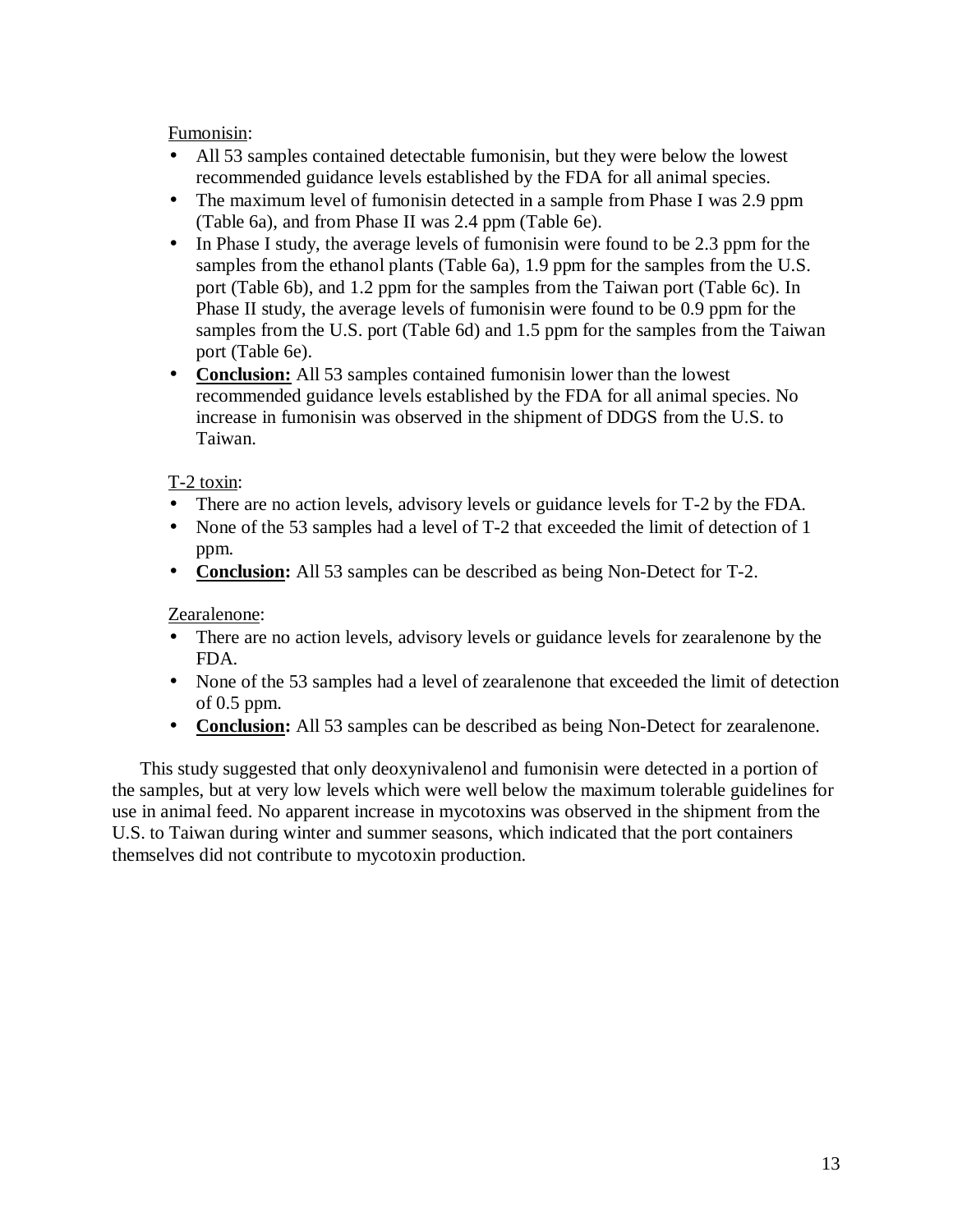| <b>Mycotoxins</b>               | <b>Number</b><br>of<br><b>Samples</b><br><b>Submitted</b> | <b>Minimum</b><br><b>Level</b> | <b>Maximum</b><br><b>Level</b> | Average<br><b>Level</b><br>(of all<br>samples) | Percentage of<br><b>Samples</b><br>Above the<br>Lowest<br><b>FDA Level</b> |
|---------------------------------|-----------------------------------------------------------|--------------------------------|--------------------------------|------------------------------------------------|----------------------------------------------------------------------------|
| Aflatoxin (ppb)                 | 7                                                         | $\lt$ 5                        | $\lt$ 5                        | 0                                              | $0\%$                                                                      |
| Deoxynivalenol<br>(ppm)         | 7                                                         | < 0.1                          | 3.4                            | 0.6                                            | $0\%$                                                                      |
| Fumonisin<br>(ppm)              | 7                                                         | 1.8                            | 2.9                            | 2.3                                            | $0\%$                                                                      |
| $T-2$ toxin (ppm)               | 7                                                         | < 1                            | < 1                            | $\theta$                                       | N.A.                                                                       |
| Zearalenone/<br>Zearalenol(ppm) | 7                                                         | < 0.5                          | < 0.5                          | 0                                              | N.A.                                                                       |

**Table 6a. DDGS Samples Directly from Ethanol Plants** 

**Table 6b. Phase I (winter season) DDGS Samples from U.S. Port Containers** 

| <b>Mycotoxins</b>               | <b>Number</b><br><sub>of</sub><br><b>Samples</b><br><b>Submitted</b> | <b>Minimum</b><br><b>Level</b> | <b>Maximum</b><br><b>Level</b> | Average<br><b>Level</b><br>(of all<br>samples) | <b>Percentage of</b><br><b>Samples</b><br>Above the<br>Lowest<br><b>FDA Level</b> |
|---------------------------------|----------------------------------------------------------------------|--------------------------------|--------------------------------|------------------------------------------------|-----------------------------------------------------------------------------------|
| Aflatoxin (ppb)                 | 11                                                                   | $\leq 5$                       | $<$ 5                          | 0                                              | $0\%$                                                                             |
| Deoxynivalenol<br>(ppm)         | 11                                                                   | < 0.5                          | < 0.5                          | 0                                              | $0\%$                                                                             |
| Fumonisin (ppm)                 | 11                                                                   | 0.7                            | 2.4                            | 1.9                                            | $0\%$                                                                             |
| $T-2$ toxin (ppm)               | 11                                                                   | < 1                            | $<$ 1                          | $\Omega$                                       | N.A.                                                                              |
| Zearalenone/<br>Zearalenol(ppm) | 11                                                                   | < 0.5                          | < 0.5                          |                                                | N.A.                                                                              |

# **Table 6c. Phase I (winter season) DDGS Samples from Taiwan Port Containers**

| <b>Mycotoxins</b>               | <b>Number</b><br>of<br><b>Samples</b><br><b>Submitted</b> | <b>Minimum</b><br><b>Level</b> | <b>Maximum</b><br><b>Level</b> | Average<br><b>Level</b><br>(of all<br>samples) | Percentage of<br><b>Samples</b><br>Above the<br>Lowest<br><b>FDA Level</b> |
|---------------------------------|-----------------------------------------------------------|--------------------------------|--------------------------------|------------------------------------------------|----------------------------------------------------------------------------|
| Aflatoxin (ppb)                 | 11                                                        | $<$ 5                          | $<$ 5                          | $\Omega$                                       | $0\%$                                                                      |
| Deoxynivalenol<br>(ppm)         | 11                                                        | < 0.1                          | 1.0                            | 0.1                                            | $0\%$                                                                      |
| Fumonisin (ppm)                 | 11                                                        | 0.7                            | 2.0                            | 1.2                                            | $0\%$                                                                      |
| $T-2$ toxin (ppm)               | 11                                                        | < 1                            | $<$ 1                          | $\Omega$                                       | N.A.                                                                       |
| Zearalenone/<br>Zearalenol(ppm) | 11                                                        | < 0.5                          | < 0.5                          | $\Omega$                                       | N.A.                                                                       |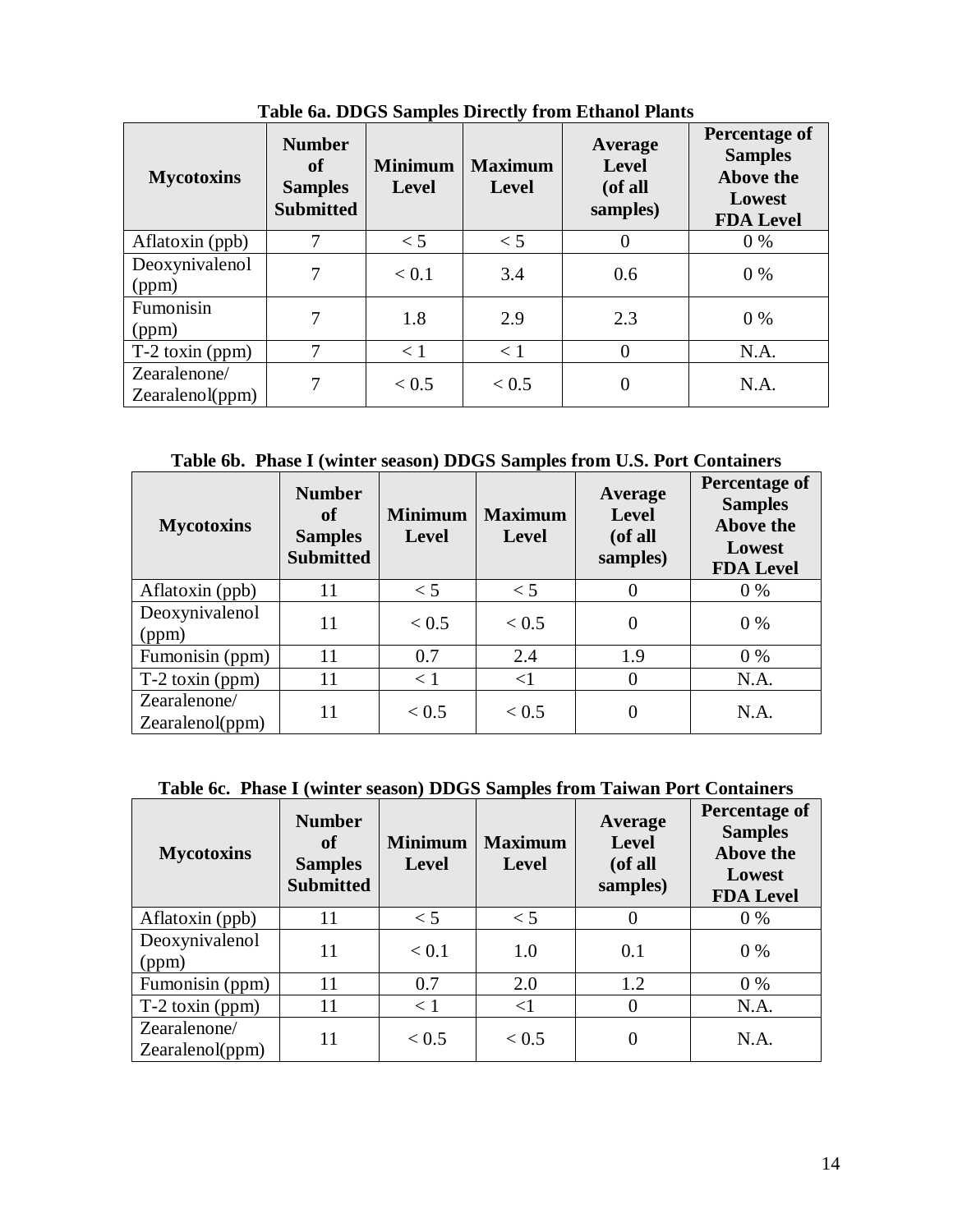| <b>Mycotoxins</b>               | <b>Number</b><br><sub>of</sub><br><b>Samples</b><br><b>Submitted</b> | <b>Minimum</b><br><b>Level</b> | <b>Maximum</b><br><b>Level</b> | Average<br><b>Level</b><br>(of all<br>samples) | Percentage of<br><b>Samples</b><br>Above the<br>Lowest<br><b>FDA Level</b> |
|---------------------------------|----------------------------------------------------------------------|--------------------------------|--------------------------------|------------------------------------------------|----------------------------------------------------------------------------|
| Aflatoxin (ppb)                 | 12                                                                   | $\leq 5$                       | $\leq 5$                       |                                                | $0\%$                                                                      |
| Deoxynivalenol<br>(ppm)         | 12                                                                   | < 0.5                          | < 0.5                          | 0                                              | $0\%$                                                                      |
| Fumonisin (ppm)                 | 12                                                                   | 0.5                            | 1.4                            | 0.9                                            | $0\%$                                                                      |
| $T-2$ toxin (ppm)               | 12                                                                   | < 1                            | $\lt 1$                        | 0                                              | N.A.                                                                       |
| Zearalenone/<br>Zearalenol(ppm) | 12                                                                   | < 0.5                          | < 0.5                          |                                                | N.A.                                                                       |

**Table 6d. Phase II (summer season) DDGS Samples from U.S. Port Containers** 

**Table 6e. Phase II (summer season) DDGS Samples from Taiwan Port Containers.** 

| <b>Mycotoxins</b>               | <b>Number</b><br><b>of</b><br><b>Samples</b><br><b>Submitted</b> | <b>Minimum</b><br><b>Level</b> | <b>Maximum</b><br><b>Level</b> | Average<br><b>Level</b><br>(of all<br>samples) | Percentage of<br><b>Samples</b><br>Above the<br>Lowest<br><b>FDA Level</b> |
|---------------------------------|------------------------------------------------------------------|--------------------------------|--------------------------------|------------------------------------------------|----------------------------------------------------------------------------|
| Aflatoxin (ppb)                 | 12                                                               | $\leq 5$                       | $<$ 5                          | 0                                              | $0\%$                                                                      |
| Deoxynivalenol<br>(ppm)         | 12                                                               | < 0.5                          | < 0.5                          | 0                                              | $0\%$                                                                      |
| Fumonisin (ppm)                 | 12                                                               | 0.4                            | 2.4                            | 1.5                                            | $0\%$                                                                      |
| $T-2$ toxin (ppm)               | 12                                                               | < 1                            | $\lt 1$                        | $\theta$                                       | N.A.                                                                       |
| Zearalenone/<br>Zearalenol(ppm) | 12.                                                              | < 0.5                          | < 0.5                          | $\overline{0}$                                 | N.A.                                                                       |

### **"Crucial to monitor mycotoxins in DDGS" by Rodrigues,** *Asian Feed* **(2008)**

### **Sampling and testing methods**

 There were 103 DDGS samples included in this study, among which 67% were from the United States and 33% were from Asia (Table 7). No information was provided on how representative the DDGS samples from the U.S. were, or how the DDGS samples were collected.

 In this study, aflatoxin, fumonisin and zearalenone were analyzed by HPLC and deoxynivalenol was analyzed by TLC. The analytical method for measuring T-2 toxin was not described. The detection limits for aflatoxin, deoxynivalenol, fumonisin, T-2 and zearalenone were 0.5 ppb, 0.15 ppm, 0.025 ppm, 0.03 ppm and 0.01 ppm, respectively. The analyses were conducted at two different commercial laboratories, but it is unclear which samples were analyzed by which laboratories. It is well documented that considerable lab-to-lab variation can exist when analyzing various nutrients and toxins present in feedstuffs.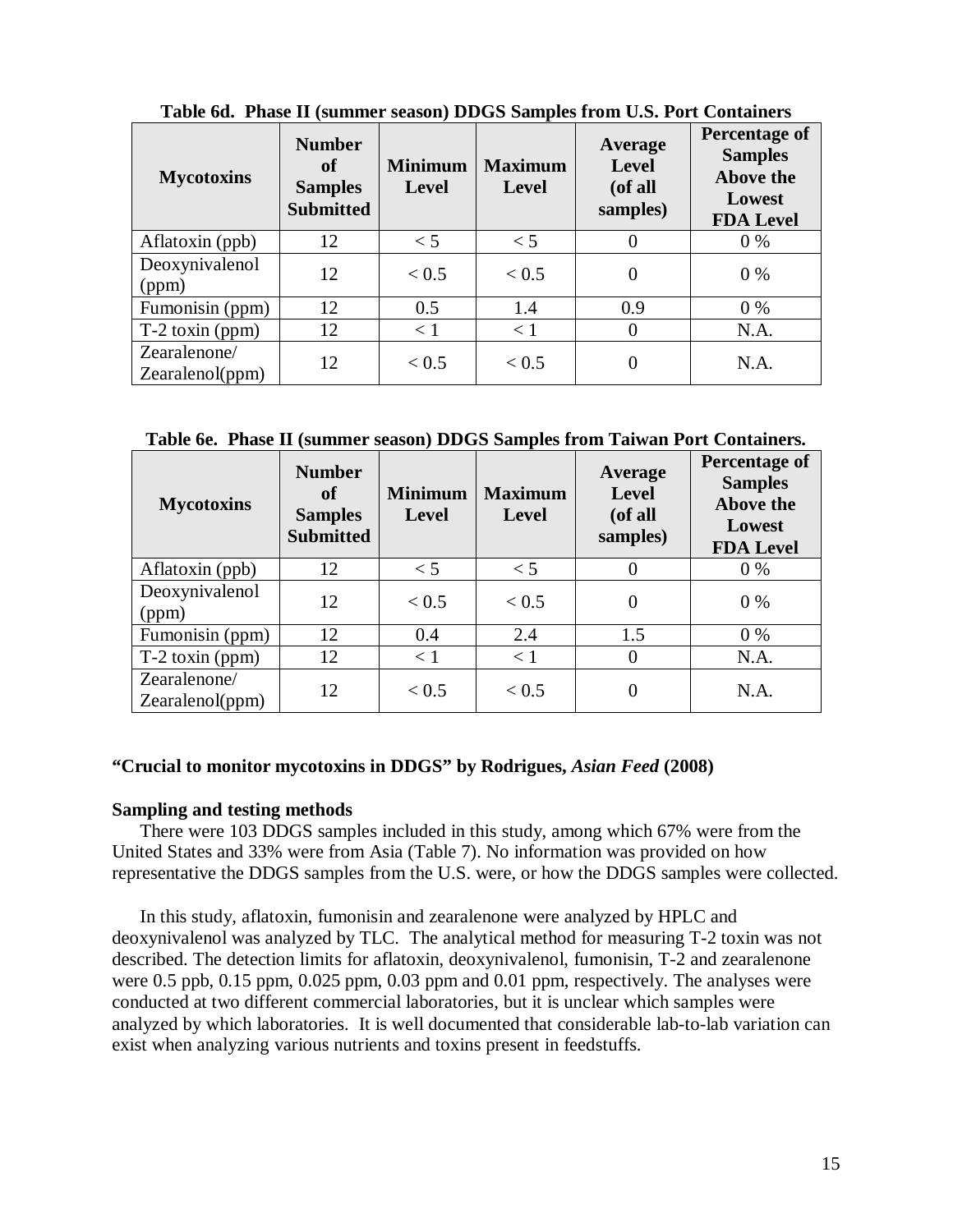#### **Results**

 This author reported that 99% of the samples contained at least one detectable mycotoxin, with 8% containing detectable aflatoxin, 64% containing detectable deoxynivalenol, 87% containing detectable fumonisin, 26% containing T-2 toxin and 92% containing detectable zearalenone. However, since all values for the mycotoxins were reported as maximums and averages, it was difficult to determine the percentage of these samples that contained concentrations of mycotoxins that were above the FDA action levels or recommended maximum tolerable levels for use in animal feed. Furthermore, it was not clear how many of the samples with detectable levels of mycotoxins were from DDGS produced in the U.S.

 Aflatoxin: Only 8% of the DDGS samples contained aflatoxin levels higher than 0.5 ppb. The average (24 ppb) and maximum (89 ppb) concentrations found were below the FDA action levels for all animal species except for lactating dairy cattle, where the maximum tolerable level is 20 ppb. The proportion of the 8% DDGS samples containing aflatoxin levels higher than 20 ppb that were produced in Asia compared to the U.S. is unknown.

 Deoxynivalenol: Approximately 64% of the DDGS samples contained deoxynivalenol levels higher than 0.15 ppm. However, the average concentration of deoxynivalenol detected in these DDGS samples was approximately 2 ppm, indicating that a high proportion of these samples could be used for all animal species. The maximum concentration detected among these samples was 12 ppm. This level is greater than the FDA advisory level for any animal species. It is unknown what proportion of the 64% of the DDGS samples contained deoxynivalenol levels higher than 5 ppm, or how many of those samples were produced in Asia compared to the U.S.

 Fumonisin: A high proportion (87%) of the DDGS samples contained fumonisins higher than 0.025 ppm. The average concentration of fumonisins in the DDGS samples was around 0.6 ppm, and would be considered safe for use in feed for all animal species. The maximum concentration of fumonisins was 9 ppm which would be acceptable for use in feed for any animal species except for equids and rabbits. It is unknown what proportion of the 87% DDGS samples contained fumonisin concentrations greater than 5 ppm, or the number of those samples that were from Asia compared to the U.S.

 T-2 toxin: Only 26% of the DDGS samples contained T-2 levels higher than 0.03 ppm. It would be interesting to know if any of the U.S. DDGS samples analyzed in this study contained this mycotoxin.

 Zearalenone: Is not a regulated mycotoxin by the FDA and no recommendations have been formulated for industry guidance relative to incorporation of this mycotoxin in animal diets. Of the DDGS samples collected and analyzed in this study, 92% of them contained zearalenone concentrations higher than 0.01 ppm. It is unknown how many of the 92% DDGS samples contained zearalenone higher than 1 ppm, or the origin of those samples.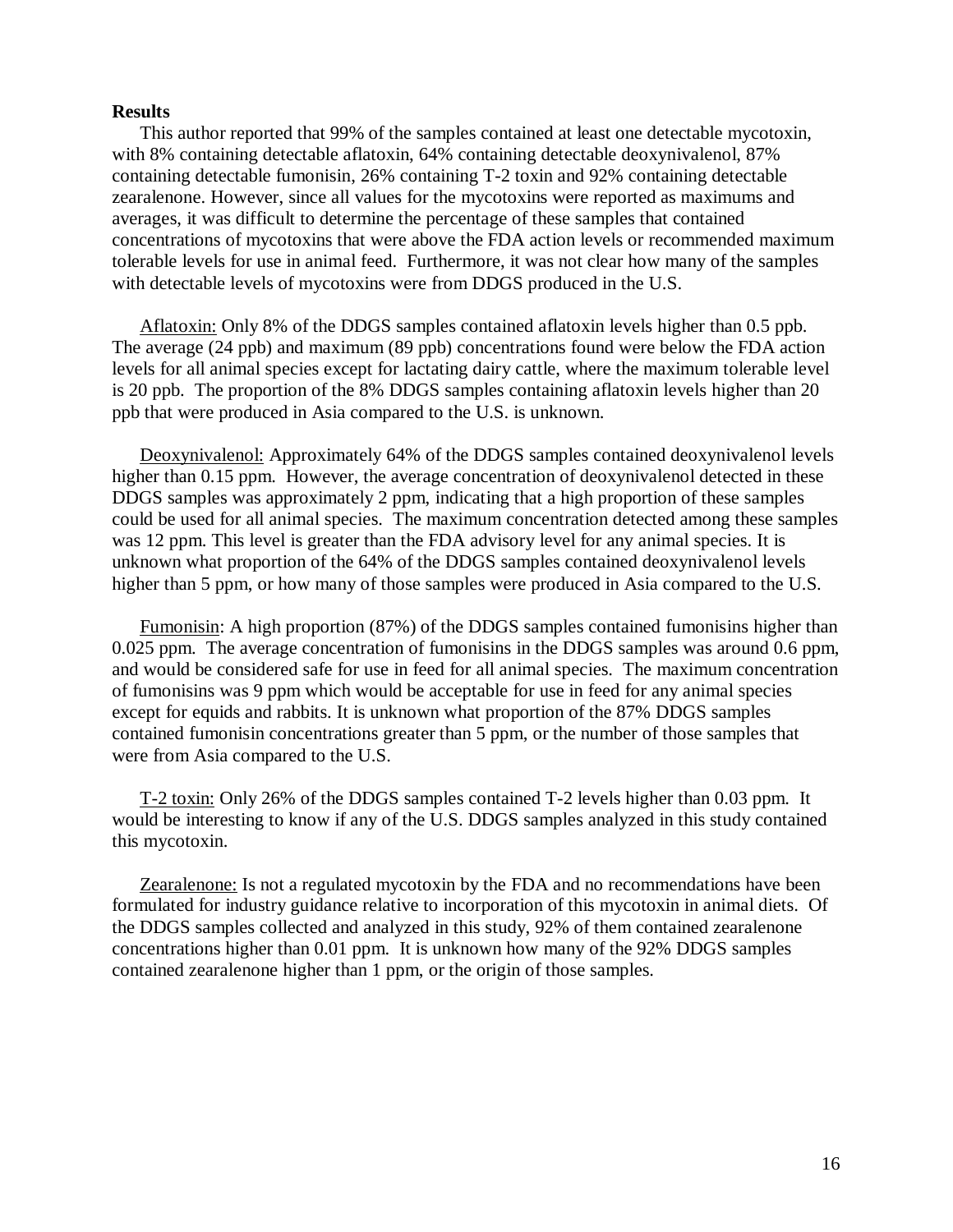| <b>Mycotoxins</b>       | Number of<br><b>Samples</b><br><b>Submitted</b> | <b>Mean Conc.</b><br>(of detectable<br>levels) | <b>Maximum</b><br>Level | <b>Percentage of</b><br><b>Samples</b><br><b>Above the Lowest</b><br><b>FDA Level</b> |
|-------------------------|-------------------------------------------------|------------------------------------------------|-------------------------|---------------------------------------------------------------------------------------|
| Aflatoxin (ppb)         | 103                                             | 24                                             | 89                      | N.A.                                                                                  |
| Deoxynivalenol<br>(ppm) | 103                                             | 2.13                                           | 12.0                    | <b>N.A.</b>                                                                           |
| Fumonisin (ppm)         | 103                                             | 0.596                                          | 9.042                   | $N.A.^*$                                                                              |
| $T-2$ toxin (ppm)       | 103                                             | 0.113                                          | 0.218                   | N.A.                                                                                  |
| Zearalenone (ppm)       | 103                                             | 0.333                                          | 8.107                   | N.A.                                                                                  |

**Table 7. Results of Mycotoxin Concentrations in DDGS (Rodrigues, 2008)** 

**\*** Data not available

 The results of this study are difficult to interpret because the sampling methodology and geographic distribution of DDGS sources were not adequately described. Furthermore, the distribution of mycotoxin concentrations in contaminated samples was not reported. In addition, the author did not indicate what aflatoxins or fumonisins they measured. Although the maximum values for many of the mycotoxins were higher than those reported in previous U.S. studies, it appears that most of the samples contained levels below accepted FDA action levels.

## **"Mycotoxins in corn distillers grains, a concern for ruminants?" Garcia et al., South Dakota Cooperative Extension Service Extension Extra, March 2008: 1-3. (2008)**

### **Sampling and testing methods**

 This study was a review of data generated by Dairy One Forage Laboratory in Ithaca, New York. The data were based on samples of DDGS and wet distiller's grains (WDG) submitted to the lab from 2000 through 2007 for mycotoxin analysis. No information was provided regarding the geographic distribution of the samples or how the DDGS samples were collected (Dairy One Forage Laboratory website).

 Neogen Veratox Quantitative Test Kits were used for the measurement of aflatoxin, deoxynivalenol, fumonisin, T-2 and zearalenone.. The detection limits for each of them were 5 ppb, 0.5 ppm, 1 ppm, 0.025 ppm and 0.025 ppm. Data reported for WDG was on a dry weight basis.

### **Results**

All of the mycotoxins except deoxynivalenol examined in both co-products, DDGS and WDS, were well below the FDA recommendations or guidelines for each mycotoxin in animal feed. The results of this study can be found in Tables 8a and 8b.

 Aflatoxin: Average aflatoxin concentration was 4.609 ppb, with a maximum concentration of 7.097 ppb. All 30 DDGS samples tested for aflatoxin were below the FDA action levels for all animal species. The average (2.170 ppb) and maximum concentrations (6.785 ppb) of aflatoxin found in 28 WDG samples were also below the FDA action levels for all animal species.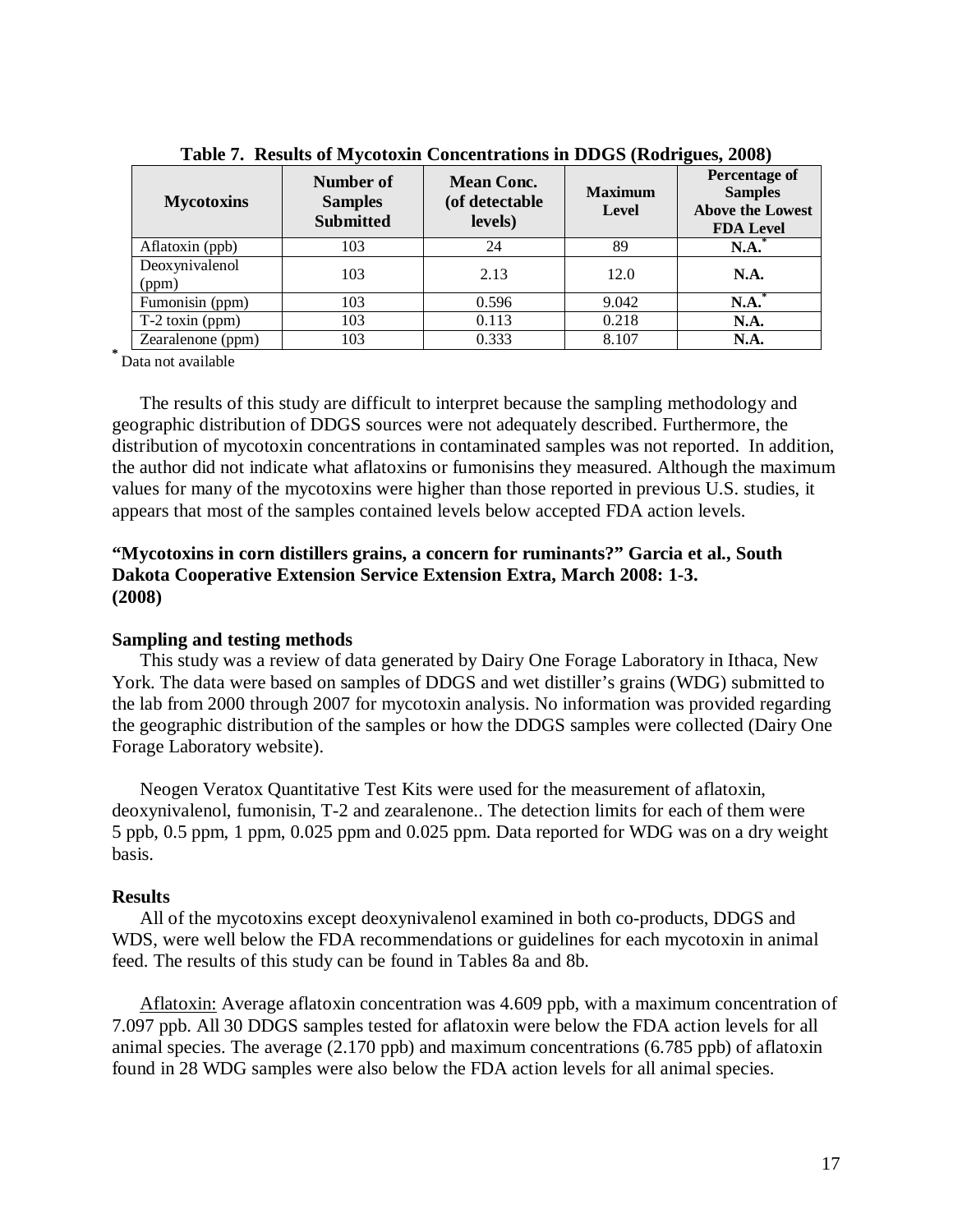Deoxynivalenol: The average concentration of deoxynivalenol in the 54 DDGS samples was 3.620 ppm, which was below the FDA advisory level for any animal diet, but the maximum concentration of 7.743 ppm in DDGS was higher than the advisory level for swine, cattle, chickens and other animals. At this level, the inclusion of the deoxynivalenol contaminated DDGS should not exceed 20% of the animal diet. It is unknown the proportion of DDGS samples that contained concentrations greater than 5 ppm. As for the 44 WDG samples analyzed for deoxynivalenol, the average concentration of was 1.905 ppm, and the maximum level was 4.257 ppm, with both levels lower than the FDA advisory level for any animal diet.

 Fumonisin: Average fumonisin concentration was 0.740 ppm, with a maximum concentration of 1.959 ppm among the 20 DDGS samples tested for fumonisins, and were below the FDA recommendation levels for all animal species. The average (0.688 ppm) and maximum concentrations (1.729 ppm) of fumonisin found in 27 WDG samples were also below the FDA action levels for all animal species.

 T-2 toxin: For DDGS samples, the average level of T-2 was 0.031 ppm and the maximum level was 0.065 ppm, while for WDG samples, the average level was 0.122 ppm and the maximum level was 0.240 ppm.

Zearalenone: For DDGS samples, the average level of zearalenone was 0.239 ppm and the maximum level was 0.510 ppm, while for WDG samples, the average level was 0.374 ppm and the maximum level was 0.869 ppm.

 This study showed that aflatoxin, deoxynivalenol, fumonisin, T-2 toxin and zearalenone were detected in DDGS and WDG samples submitted to Dairy One Forage Lab from 2000 to 2007, however, the levels of aflatoxin, fumonisins, T-2 toxin and zearalenone were well below the maximum tolerable guidelines for use in animal feed, while a certain portion of the samples contained deoxynivalenol higher than 5 ppm but lower than 10 ppm. The results of this study are difficult to interpret because the geographic distribution of DDGS sources were not adequately described. In addition, the author did not indicate what aflatoxins or fumonisins they measured.

| <b>Mycotoxins</b>       | Number of<br><b>Samples</b><br><b>Submitted</b> | <b>Average Level</b><br>(of all samples) | <b>Maximum</b><br>Level | <b>Percentage of</b><br><b>Samples</b><br>above the Lowest<br><b>FDA Level</b> |
|-------------------------|-------------------------------------------------|------------------------------------------|-------------------------|--------------------------------------------------------------------------------|
| Aflatoxin (ppb)         | 30                                              | 4.609                                    | 7.097                   | $0\%$                                                                          |
| Deoxynivalenol<br>(ppm) | 54                                              | 3.620                                    | 7.743                   | N.A.                                                                           |
| Fumonisin (ppm)         | 20                                              | 0.740                                    | 1.959                   | $0\%$                                                                          |
| $T-2$ toxin (ppm)       |                                                 | 0.031                                    | 0.065                   | N.A.                                                                           |
| Zearalenone (ppm)       | 16                                              | 0.239                                    | 0.510                   | N.A.                                                                           |

#### **Table 8a. Results of Mycotoxin Concentrations in DDGS (Garcia et al, 2008)**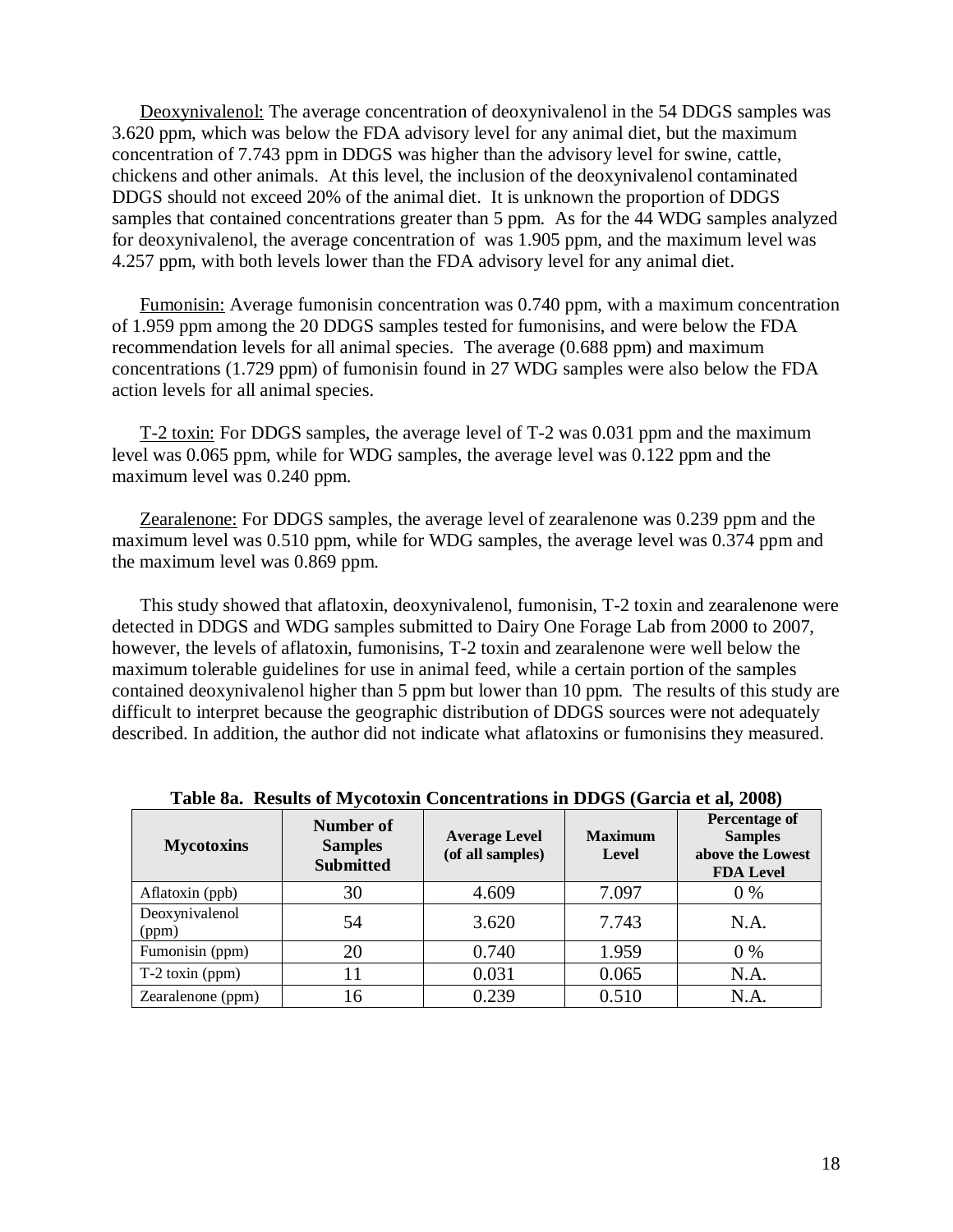| <b>Mycotoxins</b>       | Number of<br><b>Samples</b><br><b>Submitted</b> | <b>Average Level</b><br>(of all samples) | <b>Maximum</b><br><b>Level</b> | Percentage of<br><b>Samples</b><br>above the Lowest<br><b>FDA Level</b> |
|-------------------------|-------------------------------------------------|------------------------------------------|--------------------------------|-------------------------------------------------------------------------|
| Aflatoxin (ppb)         | 28                                              | 2.170                                    | 6.785                          | $0\%$                                                                   |
| Deoxynivalenol<br>(ppm) | 44                                              | 1.905                                    | 4.257                          | $0\%$                                                                   |
| Fumonisin (ppm)         | 27                                              | 0.688                                    | 1.729                          | $0\%$                                                                   |
| $T-2$ toxin (ppm)       | 14                                              | 0.122                                    | 0.240                          | N.A.                                                                    |
| Zearalenone (ppm)       | ι4                                              | 0.374                                    | 0.869                          | N.A.                                                                    |

**Table 8b. Results of Mycotoxin Concentrations in WDG (Garcia et al, 2008)** 

#### **Summary**

 We have examined the available data relative to concentrations of various mycotoxins, both regulated and unregulated by the FDA, in DDGS from two independent studies, one research study and two publications. From these results all concentrations of mycotoxins in DDGS, and also in WGS from one study, were generally below the FDA regulations for the specific mycotoxins. Only in a couple of exceptions were the concentrations of deoxynivalenol or fumonisins either at, or slightly above, the recommendations for selected sensitive animal species, and in those instances the occurrence rate was lower than 10% of the samples tested. These concentrations could fall well below any harmful concentration when the DDGS are blended with other ingredients to make up the overall animal diet.

 The methodology for analysis of mycotoxins in grain and co-products such as DDGS are quite sensitive and the fact that mycotoxins are detectable has no relationship with their toxicity in any animal species. The dosage makes the toxin, and the animals that are fed DDGS in today's marketing of this co-product are not as sensitive as perhaps other animal species such as pet species and humans.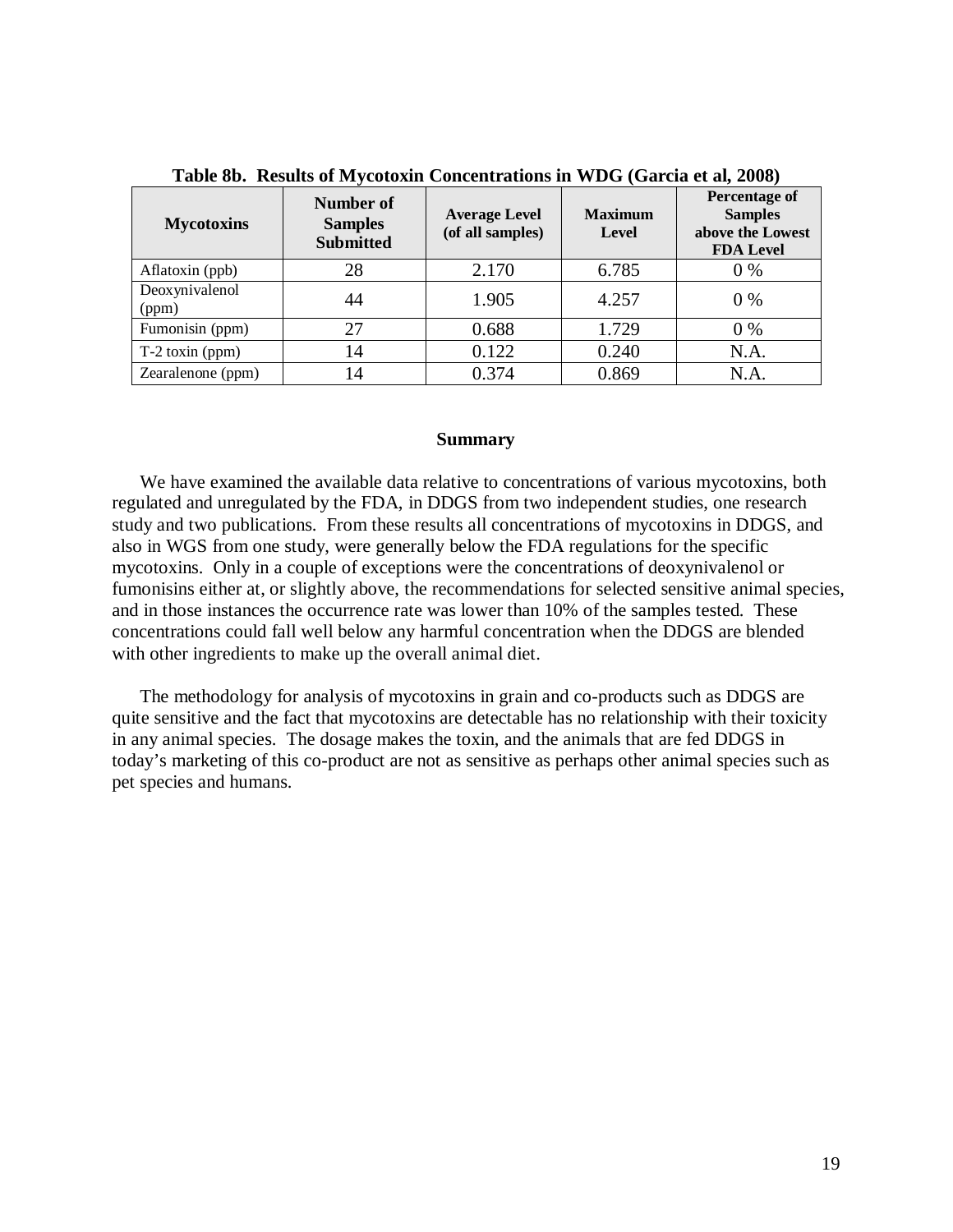### **References**

- AOAC 994.01, 2000. *Official Methods of Analysis of AOAC International*, 17<sup>th</sup> Edition, Chapter 49, 56-59.
- AOAC 994.08, 2000. *Official Methods of Analysis of AOAC International*, 17<sup>th</sup> Edition, Chapter 49, 26-27.
- AOAC 2001.6, *Official Methods of Analysis of AOAC International*, 18<sup>th</sup> Edition, Chapter 49, 32-33.
- Bennett, G. A. & Richard, J. L. (1996). Influence of processing on *Fusarium* mycotoxins in contaminated grains. *Food Technol*. 50: 235-238.
- Bothast, R. J., Bennett, G. A., Vancauwenberge, J. E. & Richard, J. L. (1992). Fate of fumonisin B1 in naturally contaminated corn during ethanol fermentation. *Appl. Environ. Microbiol*. 58: 233-236.
- CAST, 2003. Mycotoxins: risks in plant, animal, and human systems. Task Force Report No. 139. Council for Agricultural Science and Technology, Ames, Iowa.

Dairy One Forage laboratory website: URL http://www.dairyone.com/Forage/FeedComp/disclaimer.asp

FDA websites:

Aflatoxin in feeds and feed ingredients: URL http://www.cfsan.fda.gov/~lrd/fdaact.html#afla Fumonisins in feeds and feed ingredients: URL http://www.cfsan.fda.gov/~dms/fumongu2.html Deoxynivalenol (DON) in feeds and feed ingredients: URL http://www.cfsan.fda.gov/~dms/graingui.html

- Garcia, A., Kalscheur, A., Hippen, A., Schingoethe, D. and Rosentrater, K. (2008). Mycotoxins in corn distillers grains, a concern for ruminants? South Dakota Cooperative Extension Service Extension Extra, March 2008: 1-3.
- Herrman, T. (July 2001), Sampling: Procedures for feed MF-2036. Kansas State University, Agricultural Experiment Station and Cooperative Extension Service. http://www.oznet.ksu.edu/library/grsci2/MF2036.pdf
- Imerman, P. (2006-2007), Study Conducted by Iowa State University and Novecta LLC Veterinary Diagnostic Lab, Iowa State University, Ames, IA 50011
- Krska, R., Schubert-Ulirich, P., Molinelli, A., Sulyok, M., MacDonald, S. and Crews, C. (2008). Mycotoxin analysis: An update. *Food Additives and Contaminants* 25(2): 152-163.
- MacDonald, S. J., Chan, D., Brereton, P., Damant, A.and Wood, R. (2005a). Determination of deoxylnivalenol in cereals and cereal products by immunoaffinity column cleanup with liquid chromatography: interlaboratory study. *Journal of AOAC International* 88(4): 1197-1204.